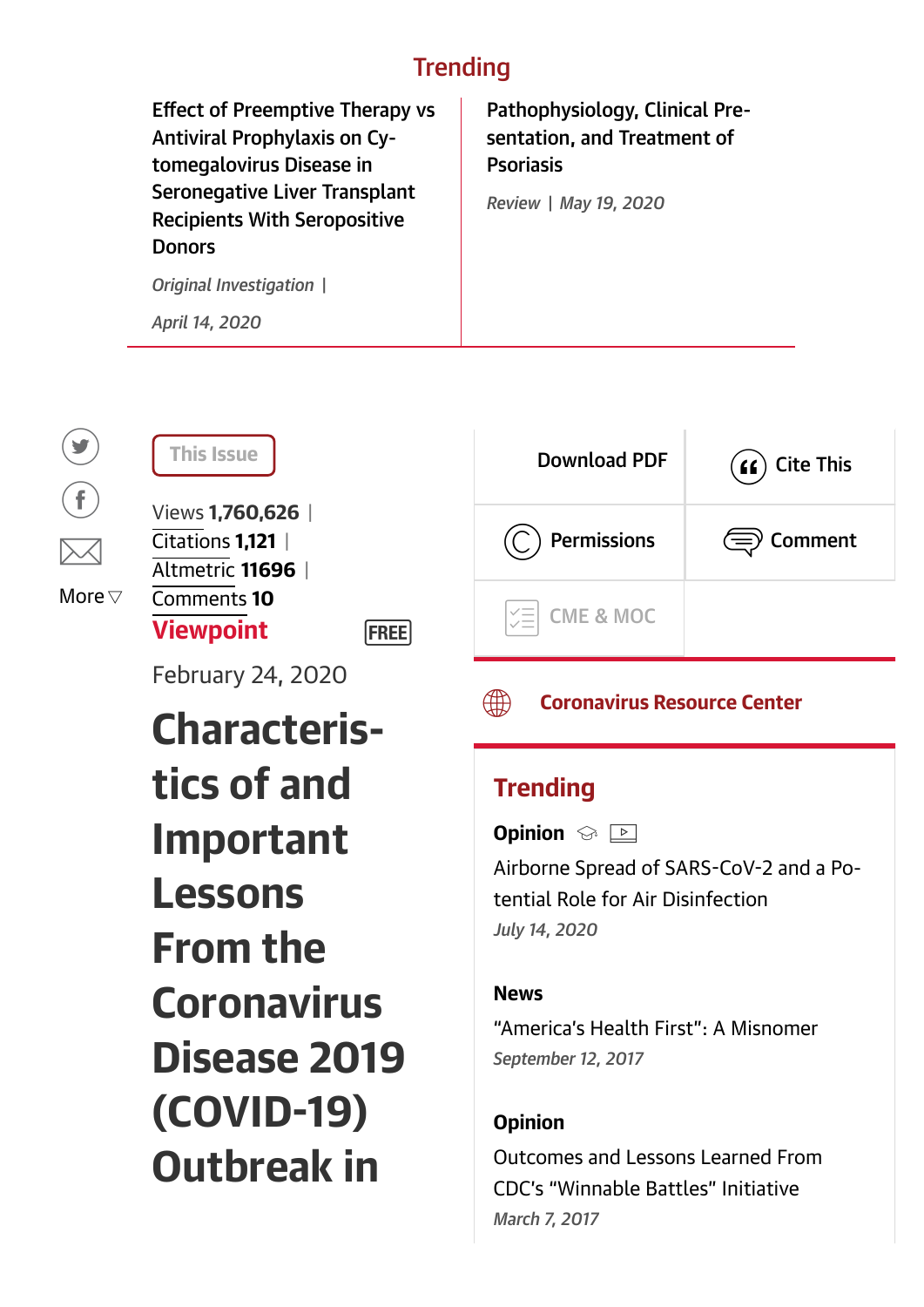# China Summary of a Report of 72314 Cases From the Chinese Center for Disease Control and Prevention

[Zunyou Wu, MD, PhD](https://jamanetwork.com/searchresults?author=Jennifer+M.+McGoogan&q=Jennifer+M.+McGoogan)<sup>[1](https://jamanetwork.com/searchresults?author=Zunyou+Wu&q=Zunyou+Wu)</sup>[; Jennifer](https://jamanetwork.com/searchresults?author=Jennifer+M.+McGoogan&q=Jennifer+M.+McGoogan) M. McGoogan, PhD<sup>1</sup>

Author Affiliations / | [Article Information](#page-18-0)

*JAMA.* 2020;323(13):1239-1242. doi:10.1001/jama.2020.2648

% COVID-[19 Resource Cen-](https://jamanetwork.com/journals/jama/pages/coronavirus-alert)



#### % **Ӿ** [\(chinese\)](https://jamanetwork.com/documentlibrary/translations/jama_wu_2020_vp_200028_chinese_translation.pdf)

ter



<span id="page-1-0"></span>he Chinese Center for Disease Control and Prevention recently published the largest case series to date of coronavirus disease 2019 (COVID-19) in T

#### Select Your Interests

Advertisement

#### JOB LISTINGS ON JAMA CAREER CENTER®

[Chair and Medical Director CAMC Pulmonary](https://careers.jamanetwork.com/job/110160833/chair-and-medical-director-camc-pulmonary-care-services-/?TrackID=43) Care Services Capital City of West Virginia

ICU TRAINED PHYSICIANS and HOSPITALISTS: [Urgent Help Needed in Arizona ICU's with Ban](https://careers.jamanetwork.com/job/110159959/icu-trained-physicians-and-hospitalists-urgent-help-needed-in-arizona-icu-s-with-banner-health/?TrackID=43)ner Health PHOENIX METRO

[Pulmonary and Critical Care](https://careers.jamanetwork.com/job/110161691/pulmonary-and-critical-care/?TrackID=43) Florence, Alabama

[Internal Medicine-Various Specialties](https://careers.jamanetwork.com/job/110161648/internal-medicine-various-specialties/?TrackID=43) Riverside, California

[Tenure Track Investigator](https://careers.jamanetwork.com/job/110161295/tenure-track-investigator/?TrackID=43) Bethesda, Maryland

[See more at JAMA Career Center](https://careers.jamanetwork.com/)

## Others Also Liked

[Characteristics of and Public Health Respons](https://www.mdpi.com/2077-0383/9/2/575?utm_source=TrendMD&utm_medium=cpc&utm_campaign=J_Clin_Med_TrendMD_1)es to the Coronavirus Disease 2019 Outbreak in China

Deng et al., J Clin Med, 2020

[Rigidity of the Outer Shell Predicted by a Pro](https://www.mdpi.com/2218-273X/10/2/331?utm_source=TrendMD&utm_medium=cpc&utm_campaign=Biomolecules_TrendMD_1)tein Intrinsic Disorder Model Sheds Light on the COVID-19 (Wuhan-2019-nCoV) Infectivity

Goh et al., Biomolecules, 2020

Nature and Diffusion of COVID-19–related [Oral Health Information on Chinese Social](https://www.jmir.org/2020/6/e19981/?utm_source=TrendMD&utm_medium=cpc&utm_campaign=JMIR_TrendMD_1) Media: Analysis of Tweets on Weibo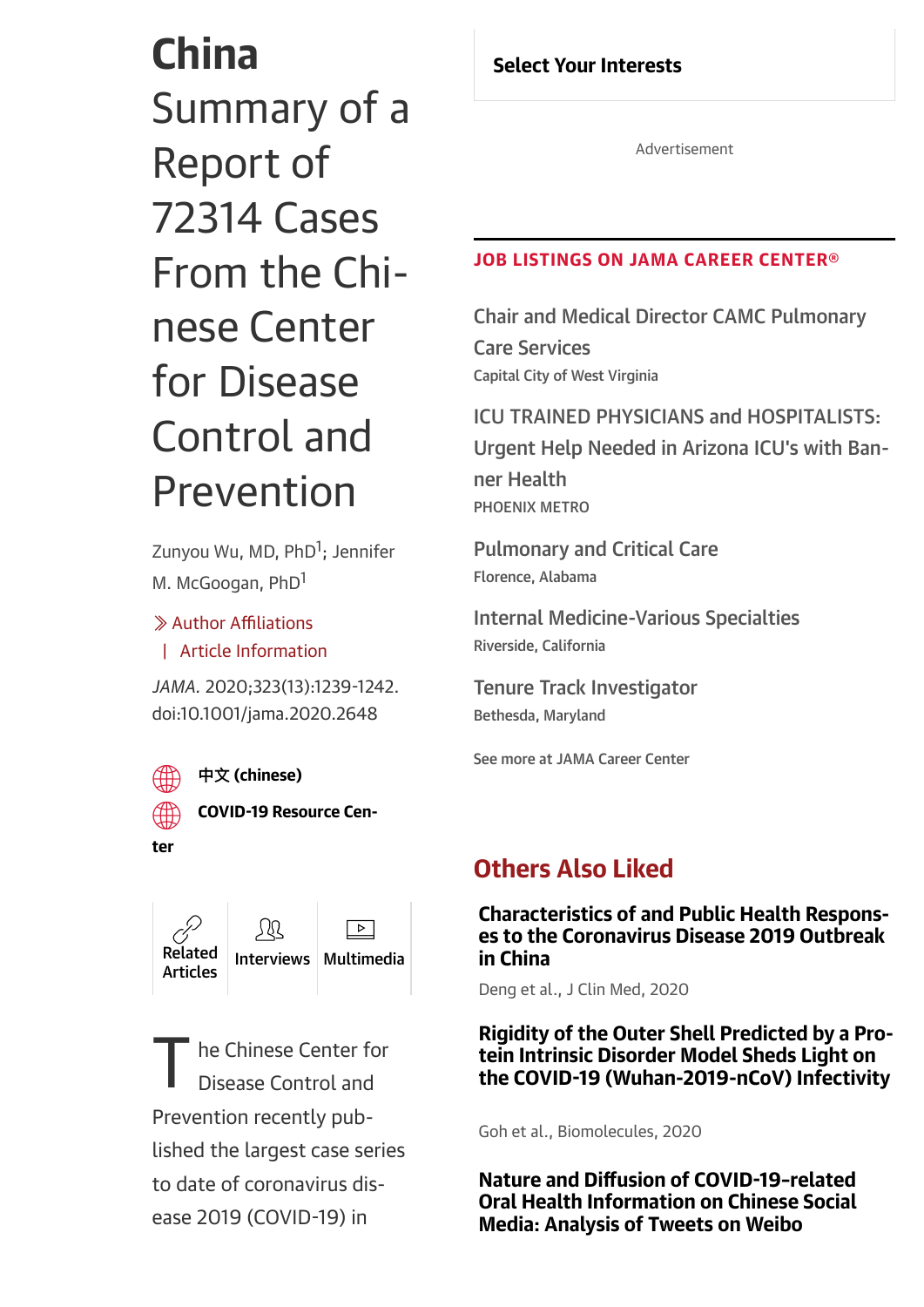Yu-xiong Su et.al., J Med Internet Res, 2020

mainland China (72 314 cases, updated through Feb-ruary [1](#page-20-0)1, 2020).<sup>1</sup> This Viewpoint summarizes key findings from this report and discusses emerging understanding of and lessons from the COVID-19 epidemic.

## Epidemiologic Characteristics of the COVID-19 **Outbreak**

Among a total of 72 314 case records [\(Box\)](#page-3-0), 44672 were classified as confirmed cases of COVID-19 (62%; diagnosis based on positive viral nucleic acid test result on throat swab samples), 16186 as suspected cases (22%; diagnosis based on symptoms and exposures only, no test was performed because testing capacity is insufficient to meet current needs), 10567 as clinically diagnosed cases (15%; this designation is being used in Hubei Province only; in these cases, no test was performed but diagnosis was made based on symptoms, exposures, and presence of lung imaging fea[Powered by](https://www.trendmd.com/how-it-works-readers) **TREND MD**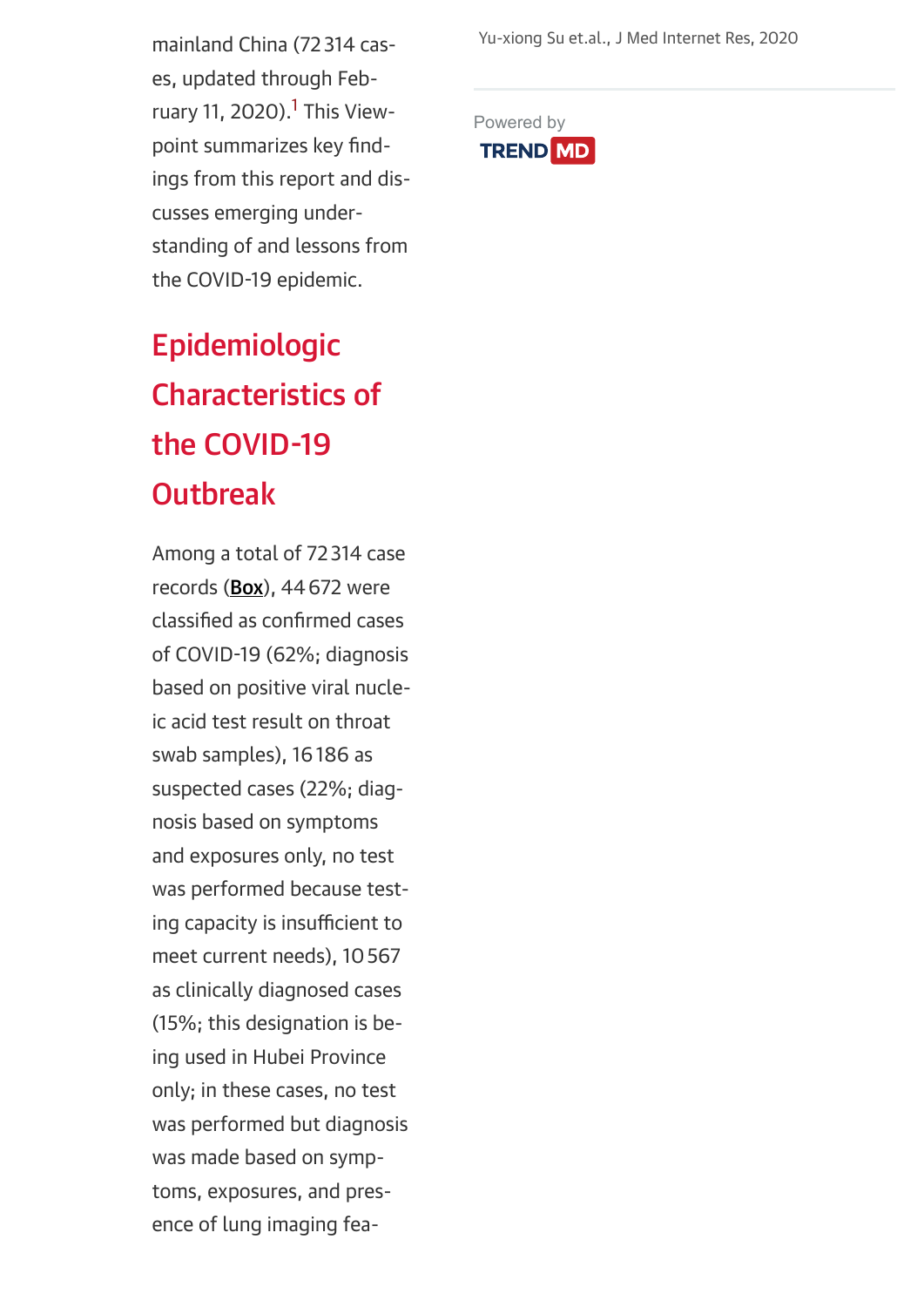tures consistent with coronavirus pneumonia), and 889 as asymptomatic cases (1%; diagnosis by positive viral nucleic acid test result but lacking typical symptoms including fever, dry cough, and fatique).<sup>[1](#page-20-0)</sup>

## <span id="page-3-0"></span>Box. Key Findings From the Chinese Center for Disease Control and Prevention Report

72 314 Cases (as of February 11, 2020)

- Confirmed cases: 44672 (62%)
- Suspected cases: 16186 (22%)
- Diagnosed cases: 10567 (15%)
- Asymptomatic cases: 889 (1%)

Age distribution  $(N=$ 44672)

- ≥80 years: 3% (1408 cases)
- 30-79 years: 87% (38680 cases)
- 20-29 years: 8%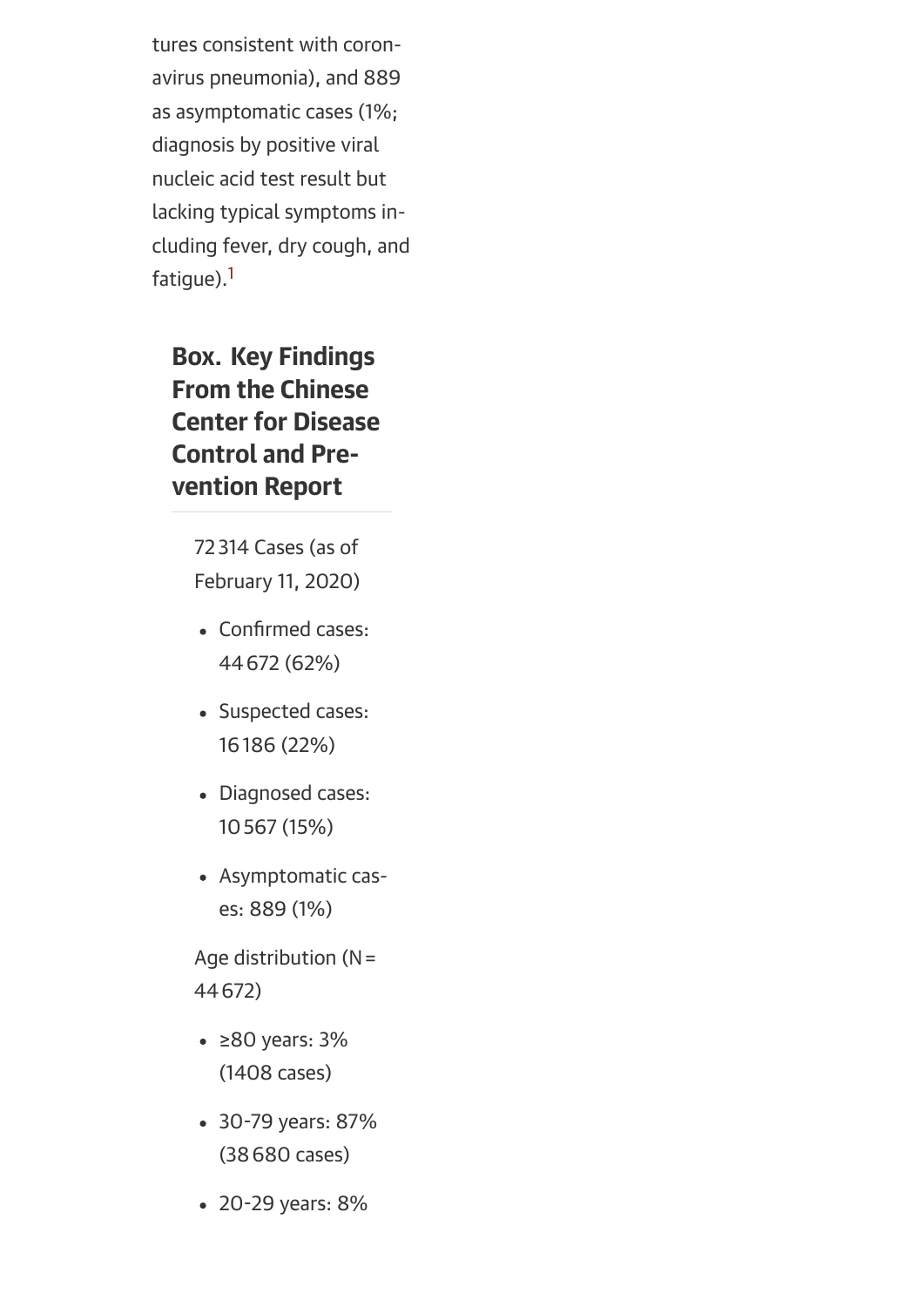(3619 cases)

- 10-19 years: 1% (549 cases)
- <10 years: 1% (416 cases)

Spectrum of disease  $(N=44415)$ 

- Mild: 81% (36160 cases)
- Severe: 14% (6168 cases)
- Critical: 5% (2087 cases)

Case-fatality rate

- 2.3% (1023 of 44672 confirmed cases)
- 14.8% in patients aged ≥80 years (208 of 1408)
- 8.0% in patients aged 70-79 years (312 of 3918)
- 49.0% in critical cases (1023 of 2087)

Health care personnel infected

3.8% (1716 of 44672)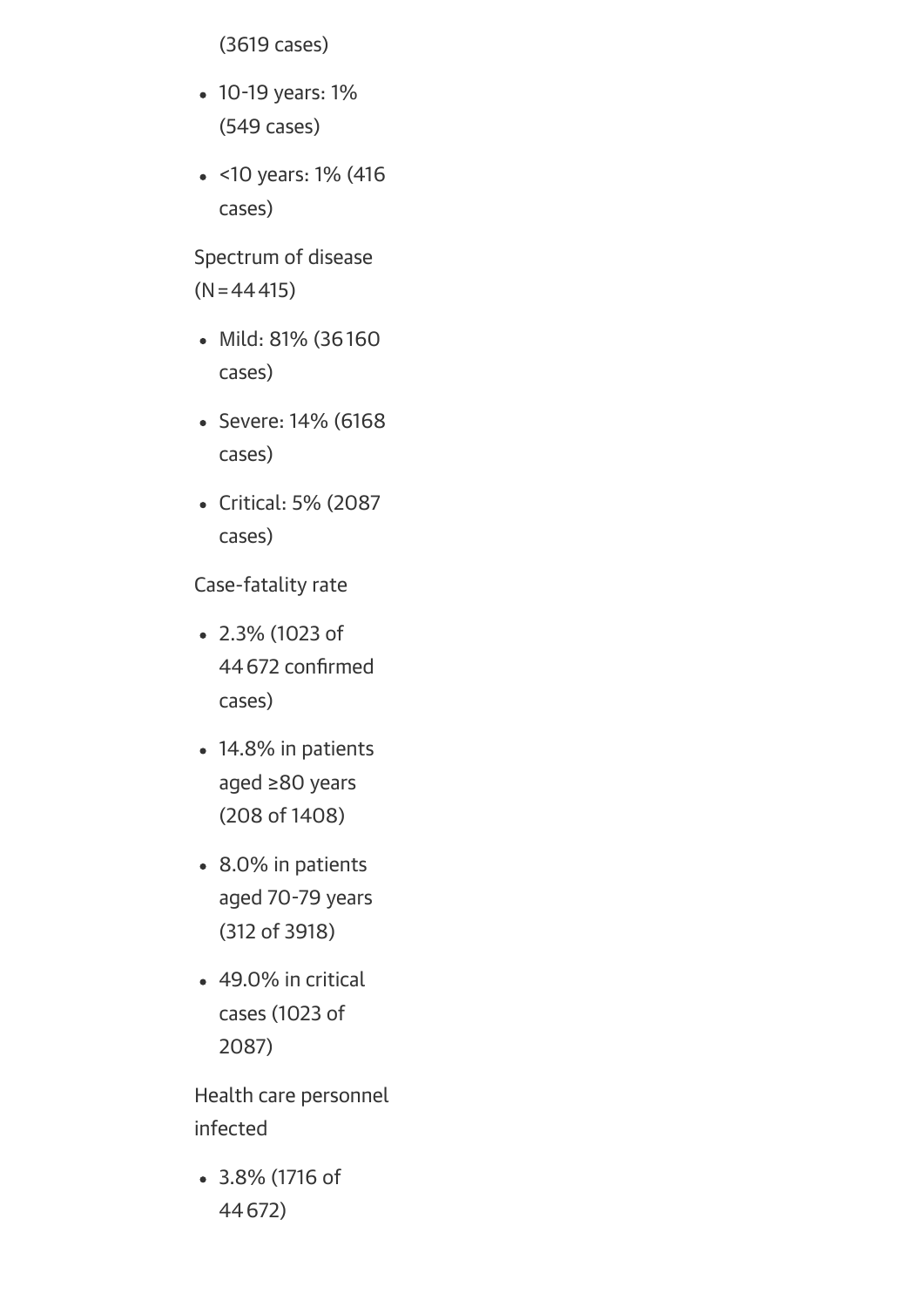- 63% in Wuhan (1080 of 1716)
- 14.8% cases classified as severe or critical (247 of 1668)
- 5 deaths

Most case patients were 30 to 79 years of age (87%), 1% were aged 9 years or younger, 1% were aged 10 to 19 years, and 3% were age 80 years or older. Most cases were diagnosed in Hubei Province (75%) and most reported Wuhan-related exposures (86%; ie, Wuhan resident or visitor or close contact with Wuhan resident or visitor). Most cases were classified as mild (81%; ie, nonpneumonia and mild pneumonia). However, 14% were severe (ie, dyspnea, respiratory frequency ≥30/min, blood oxygen saturation ≤93%, partial pressure of arterial oxygen to fraction of inspired oxygen ratio <300, and/or lung infiltrates >50% within 24 to 48 hours), and 5% were critical (ie, respiratory failure, septic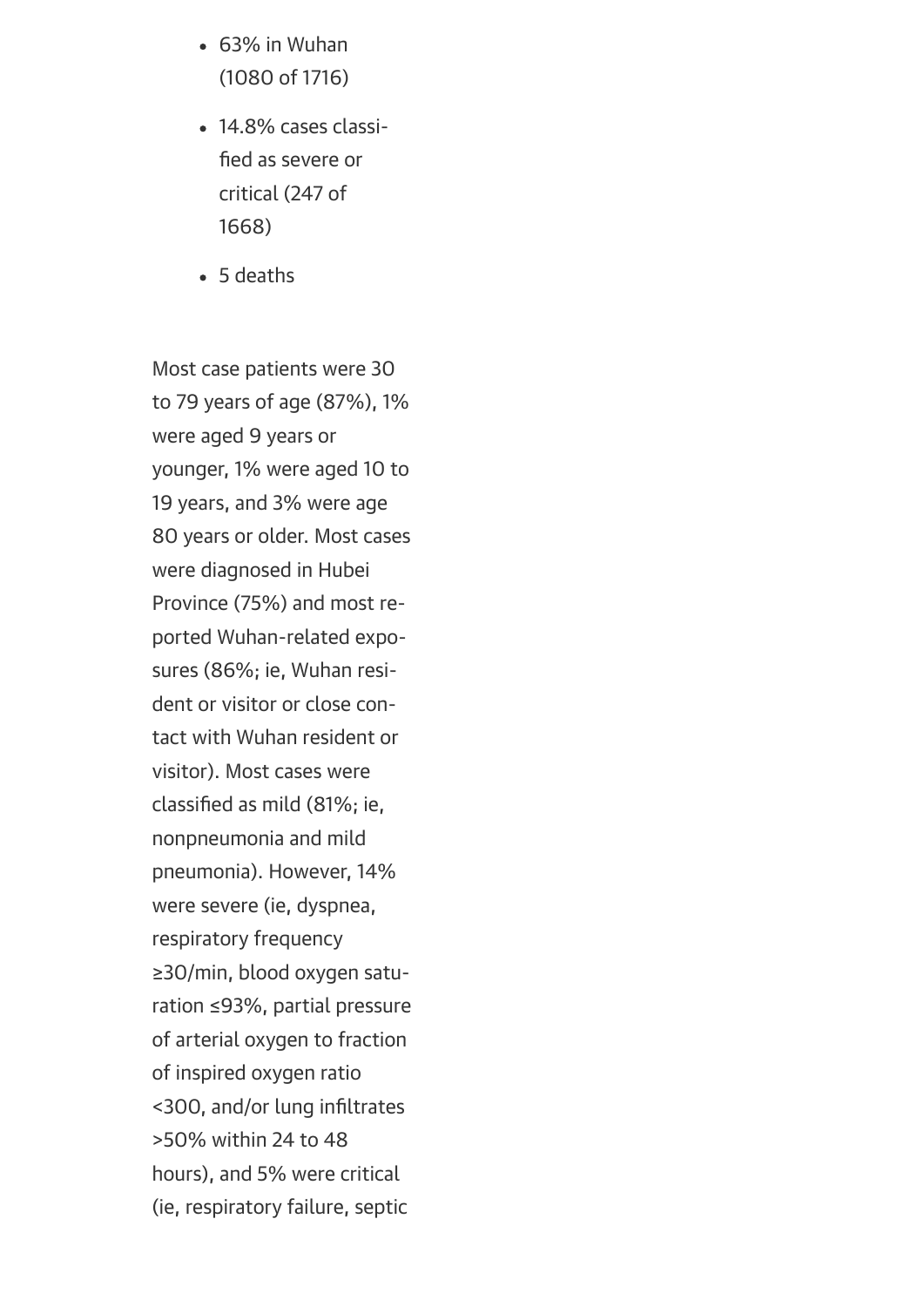shock, and/or multiple organ dysfunction or failure)  $(Box).<sup>1</sup>$  $(Box).<sup>1</sup>$  $(Box).<sup>1</sup>$ 

The overall case-fatality rate (CFR) was 2.3% (1023 deaths among 44672 confirmed cases). No deaths occurred in the group aged 9 years and younger, but cases in those aged 70 to 79 years had an 8.0% CFR and cases in those aged 80 years and older had a 14.8% CFR. No deaths were reported among mild and severe cases. The CFR was 49.0% among critical cases. CFR was elevated among those with preexisting comorbid conditions— 10.5% for cardiovascular disease, 7.3% for diabetes, 6.3% for chronic respiratory disease, 6.0% for hypertension, and 5.6% for cancer. Among the 44672 cases, a total of 1716 were health workers (3.8%), 1080 of whom were in Wuhan (63%). Overall, 14.8% of confirmed cases among health workers were classified as severe or critical and 5 deaths were observed[.1](#page-20-0)

COVID-19 rapidly spread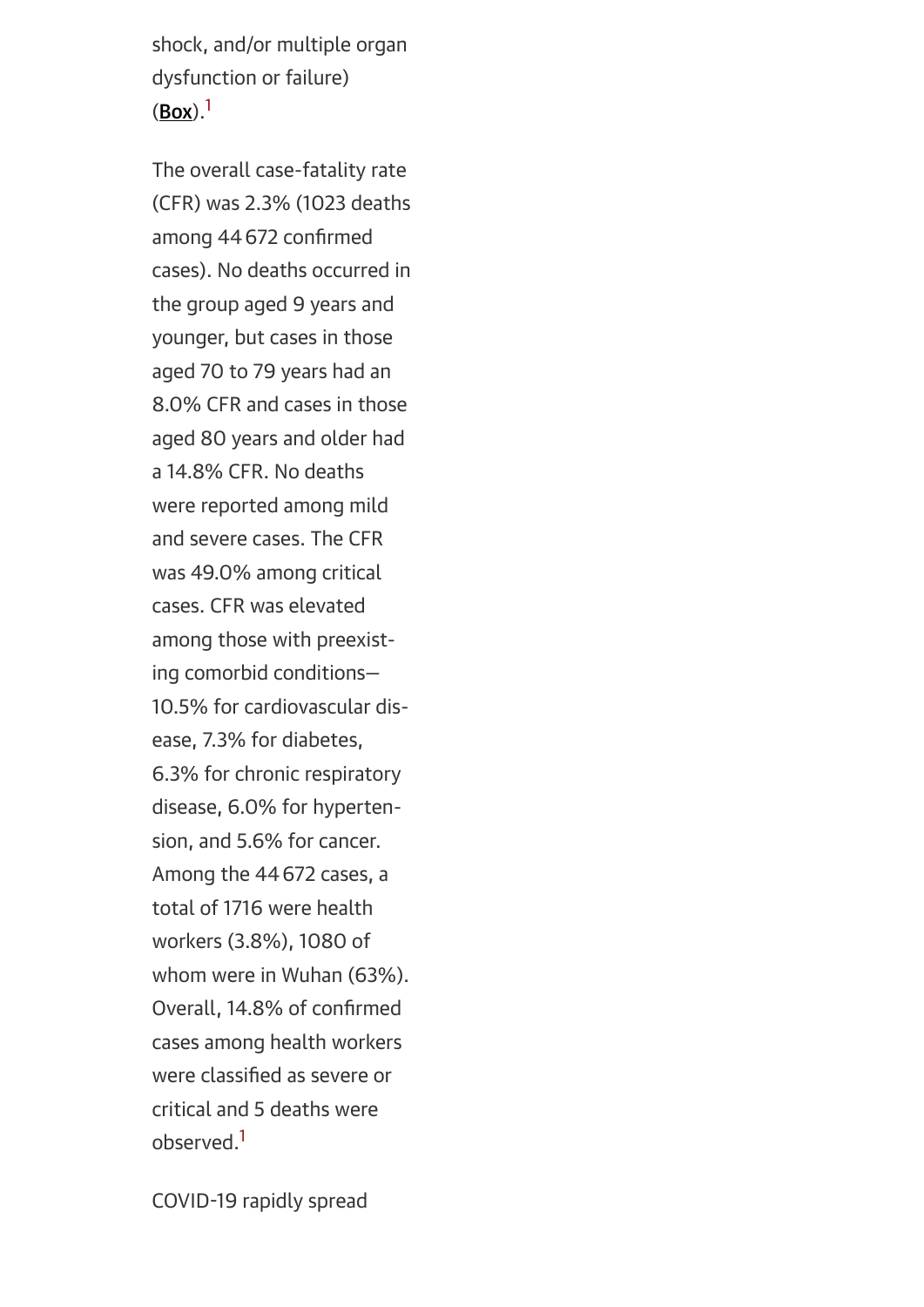from a single city to the entire country in just 30 days. The sheer speed of both the geographical expansion and the sudden increase in numbers of cases surprised and quickly overwhelmed health and public health services in China, particularly in Wuhan City and Hubei Province. Epidemic curves reflect what may be a mixed outbreak pattern, with early cases suggestive of a continuous common source, potentially zoonotic spillover at Huanan Seafood Wholesale Market, and later cases suggestive of a propagated source as the virus began to be transmitted from person to person  $(Figure 1).<sup>1</sup>$  $(Figure 1).<sup>1</sup>$  $(Figure 1).<sup>1</sup>$ 

<span id="page-7-0"></span>

Figure 1. Epidemic Curve of the Confirmed Cases of Coronavirus Disease 2019 (COVID-19)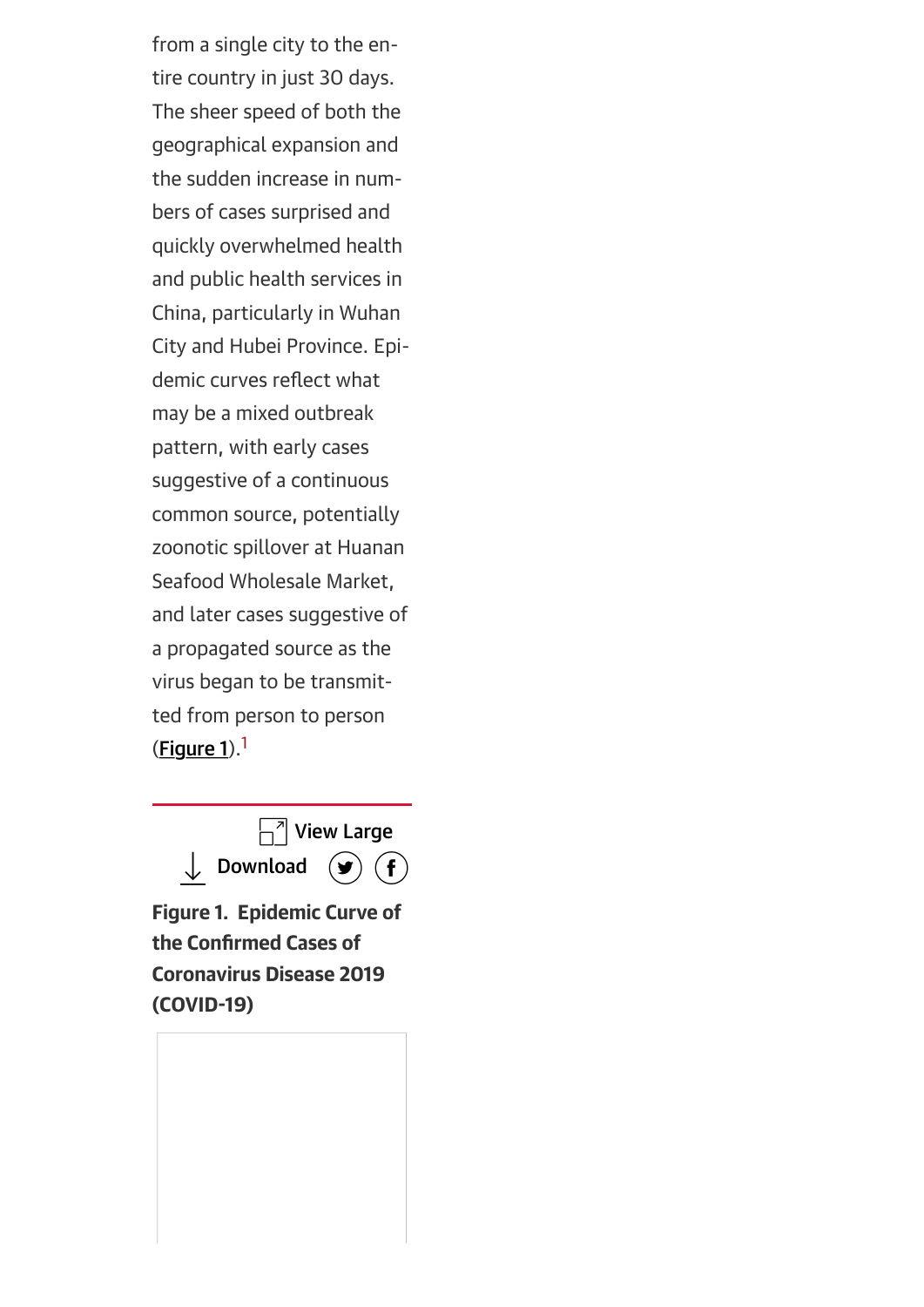Daily numbers of confirmed cases are plotted by date of onset of symptoms (blue) and by date of diagnosis (orange). Because, on retrospective investigation, so few cases experienced illness in December, these cases are shown in the inset. The difference between the cases by date of symptom onset curve (blue) and the cases by date of diagnosis curve (orange) illustrates lag time between the start of illness and diagnosis of COVID-19 by viral nucleic acid testing. The graph's x-axis (dates from December 8, 2019, to February 11, 2020) is also used as a timeline of major milestones in the epidemic response. The first few cases of pneumonia of unknown etiology are shown in blue boxes on December 26 ( $n=4$ ) and 28-29 (n=3). Most other cases that experienced onset of symptoms in December were only discovered when retrospectively investigated. Major epidemic response actions taken by the Chinese government are shown in brown boxes. The normally scheduled Lunar New Year national holiday is shown in light yellow, whereas the extended holiday during which attendance at school and work was prohibited (except for critical personnel such as health workers and police) is shown in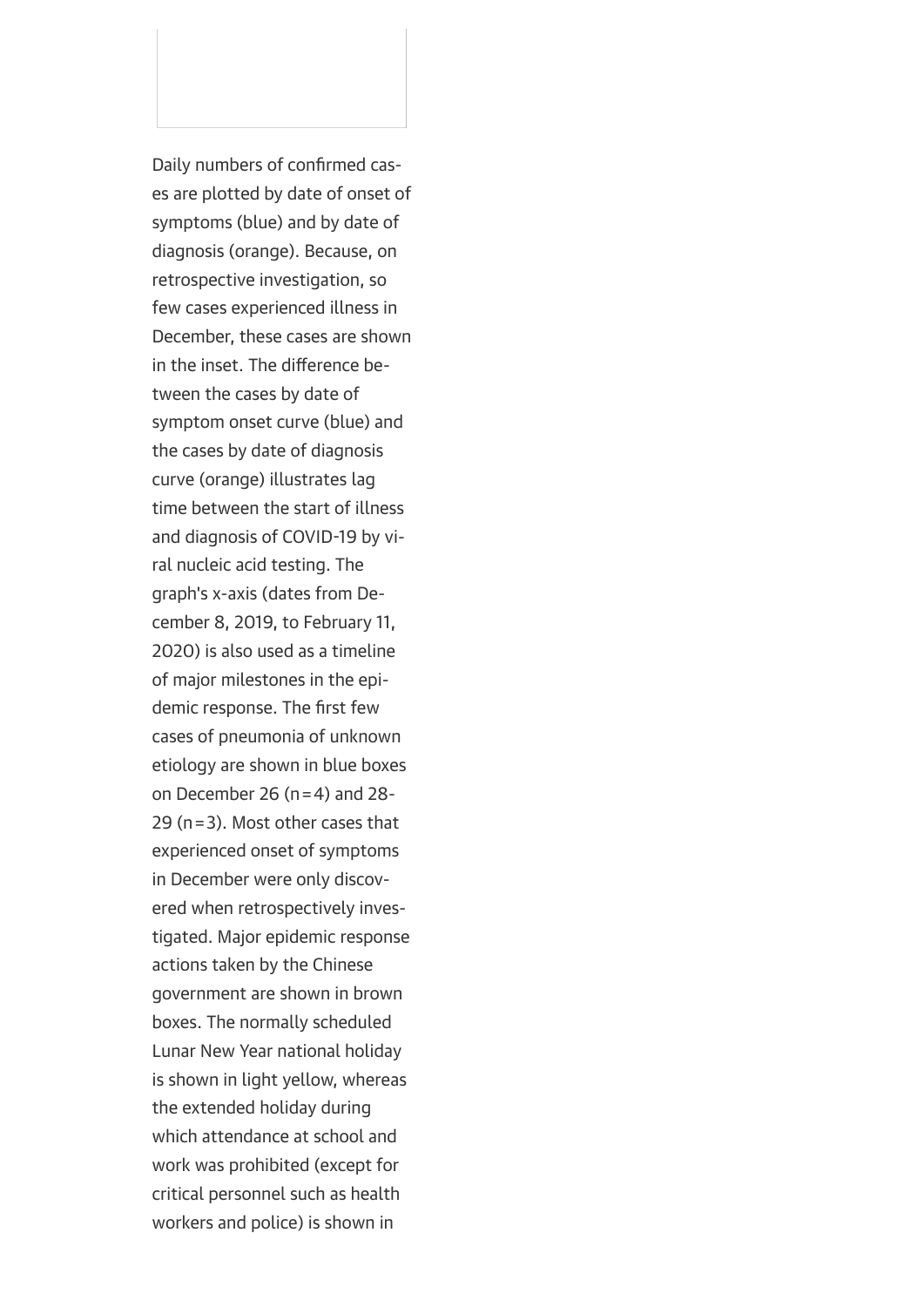dark yellow. This figure was adapted with permission.<sup>1</sup> CDC indicates Chinese Center for Disease Control and Prevention; HICWM, Hubei Integrated Chinese and Western Medicine; 2019-nCoV, 2019 novel coronavirus; WHO, World Health Organization.

## Comparison of COVID-19 With SARS and MERS

The current COVID-19 outbreak is both similar and different to the prior severe acute respiratory syndrome (SARS; 2002-2003) and Middle East respiratory syndrome (MERS; 2012-ongoing) outbreaks. SARS was initiated by zoonotic transmission of a novel coronavirus (likely from bats via palm civets) in markets in Guangdong Province, China. MERS was also traced to zoonotic transmission of a novel coronavirus (likely from bats via dromedary camels) in Saudi Arabia. All 3 viral infections commonly present with fever and cough, which frequently lead to lower respi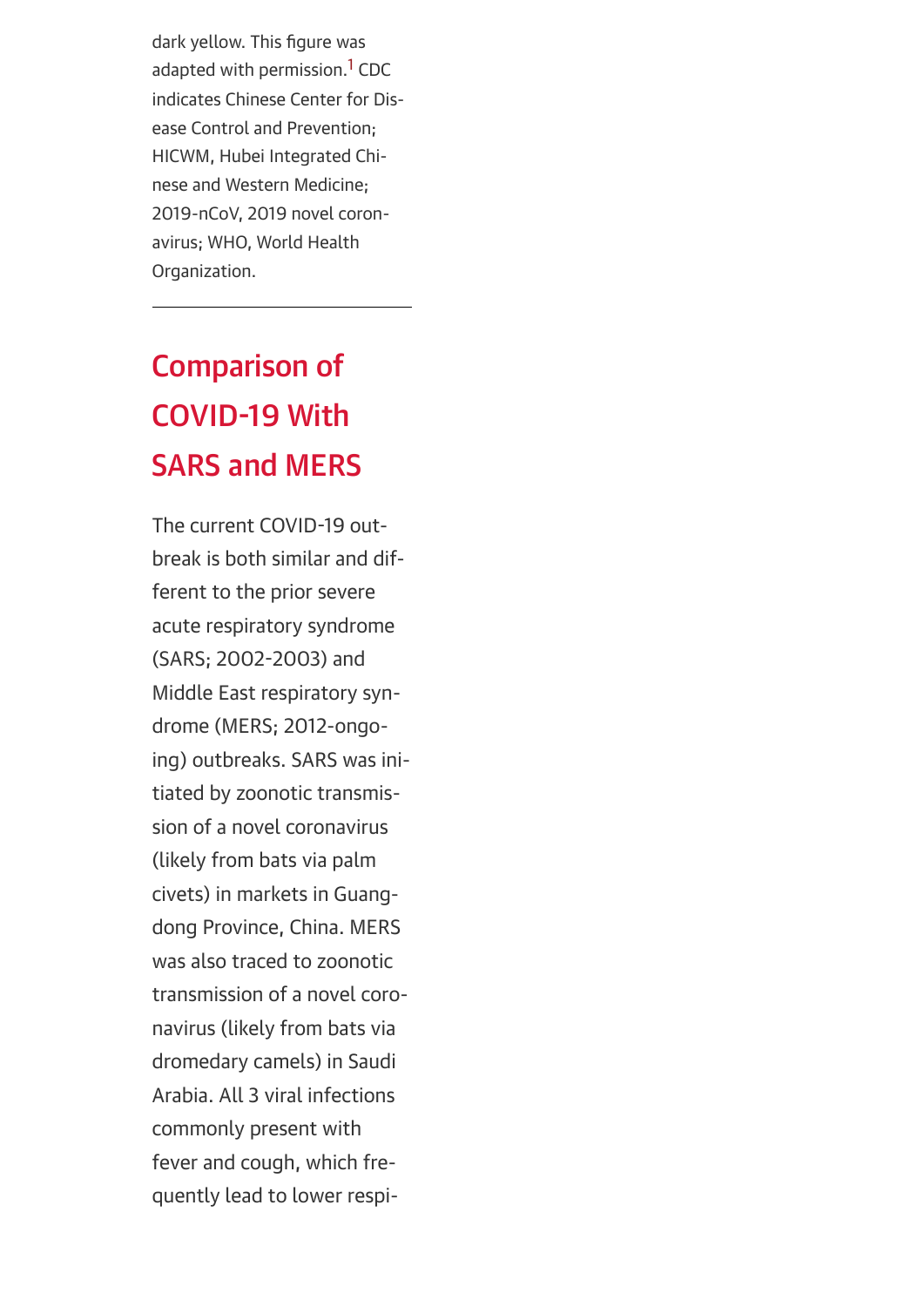ratory tract disease with poor clinical outcomes associated with older age and underlying health conditions. Confirmation of infection requires nucleic acid testing of respiratory tract samples (eg, throat swabs), but clinical diagnosis may be made based on symptoms, exposures, and chest imaging. Supportive care for patients is typically the standard protocol because no specific effective antiviral therapies have been identified.

The World Health Organization (WHO) declared the SARS outbreak contained on July 5, 2003. A total of 8096 SARS cases and 774 deaths across 29 countries were reported for an overall CFR of 9.6%. MERS is still not contained and is thus far responsible for 2494 confirmed cases and 858 deaths across 27 countries for a CFR of 34.4%. Despite much higher CFRs for SARS and MERS, COVID-19 has led to more total deaths due to the large number of cases. As of the end of February 18,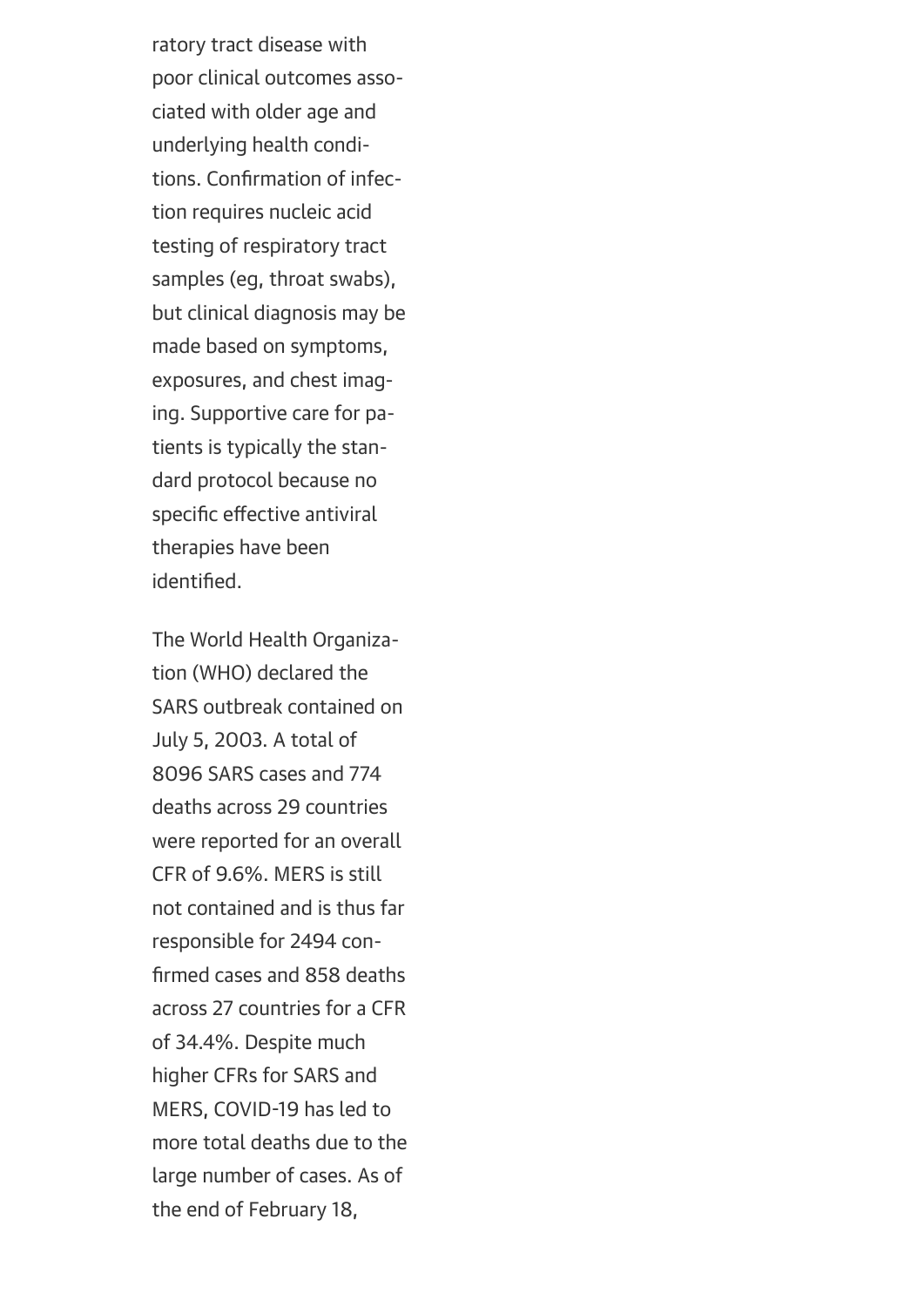2020, China has reported 72 528 confirmed cases (98.9% of the global total) and 1870 deaths (99.8% of the global total). This translates to a current crude CFR of 2.6%. However, the total number of COVID-19 cases is likely higher due to inherent difficulties in identifying and counting mild and asymptomatic cases. Furthermore, the still-insufficient testing capacity for COVID-19 in China means that many suspected and clinically diagnosed cases are not yet counted in the denominator[.2](#page-20-1) This uncertainty in the CFR may be reflected by the important difference between the CFR in Hubei (2.9%) compared with outside Hubei (0.4%).<sup>[1,](#page-20-0)[2](#page-20-1)</sup> Nevertheless, all CFRs still need to be interpreted with caution and more research is required.

Most secondary transmission of SARS and MERS occurred in the hospital setting. Transmission of COVID-19 is occurring in this context as well—3019 cases have been observed among health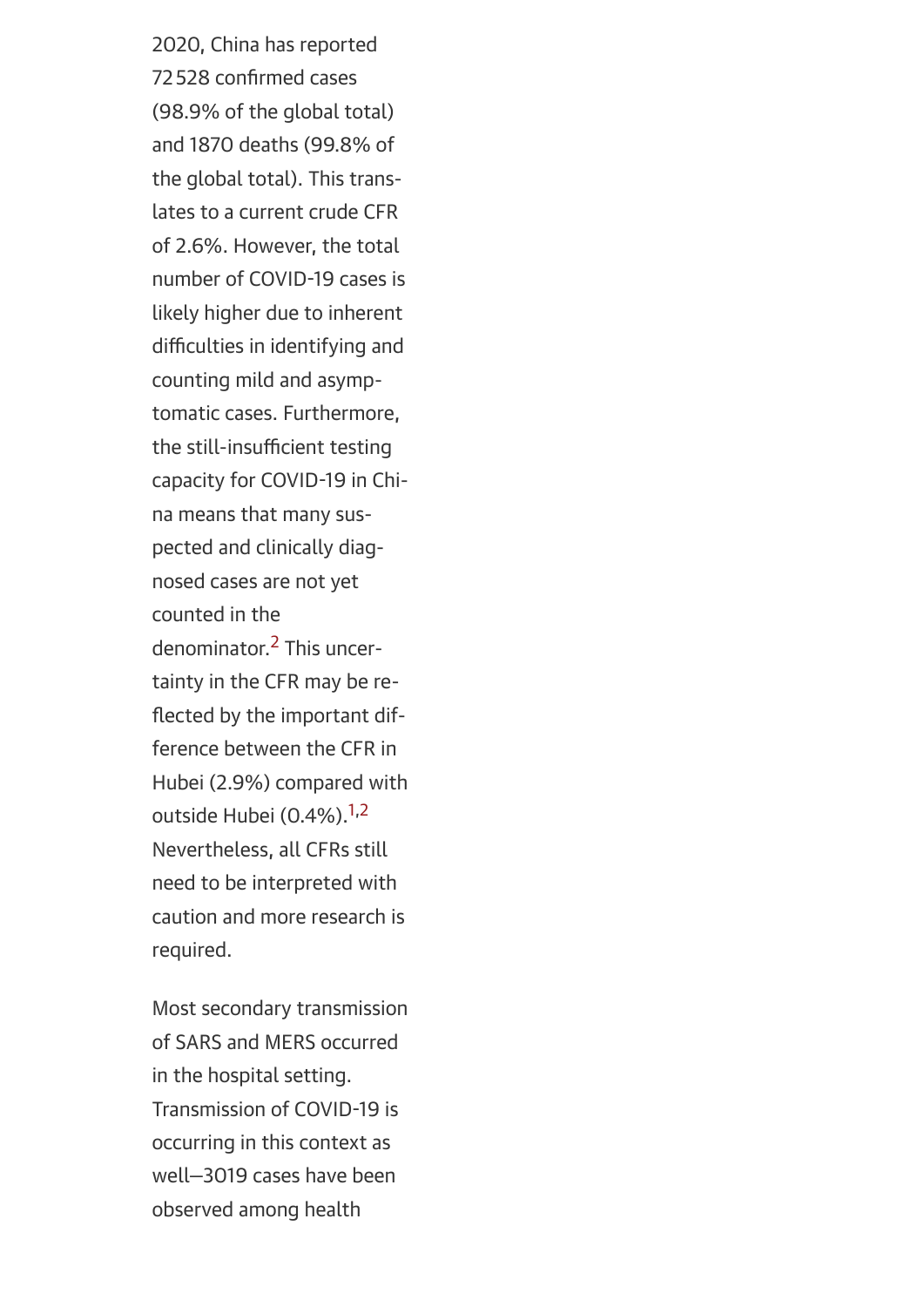workers as of February 11, 2020 (of whom there have been 1716 confirmed cases and 5 deaths).<sup>1</sup> However, this is not a major means of COVID-19 spread. Rather, it appears that considerable transmission is occurring among close contacts. To date, 20 provinces outside of Hubei have reported 1183 case clusters, 88% of which contained 2 to 4 confirmed cases. Of note, 64% of clusters documented thus far have been within familial households (Chinese Center for Disease Control and Prevention presentation made to the WHO Assessment Team on February 16, 2020). Thus, although COVID-19 seems to be more transmissible than SARS and MERS, and many estimates of the COVID-19 reproductive number  $(R_0)$  have already been published, it is still too soon to develop an accurate  $R_0$ estimate or to assess the dynamics of transmission. More research is needed in this area as well.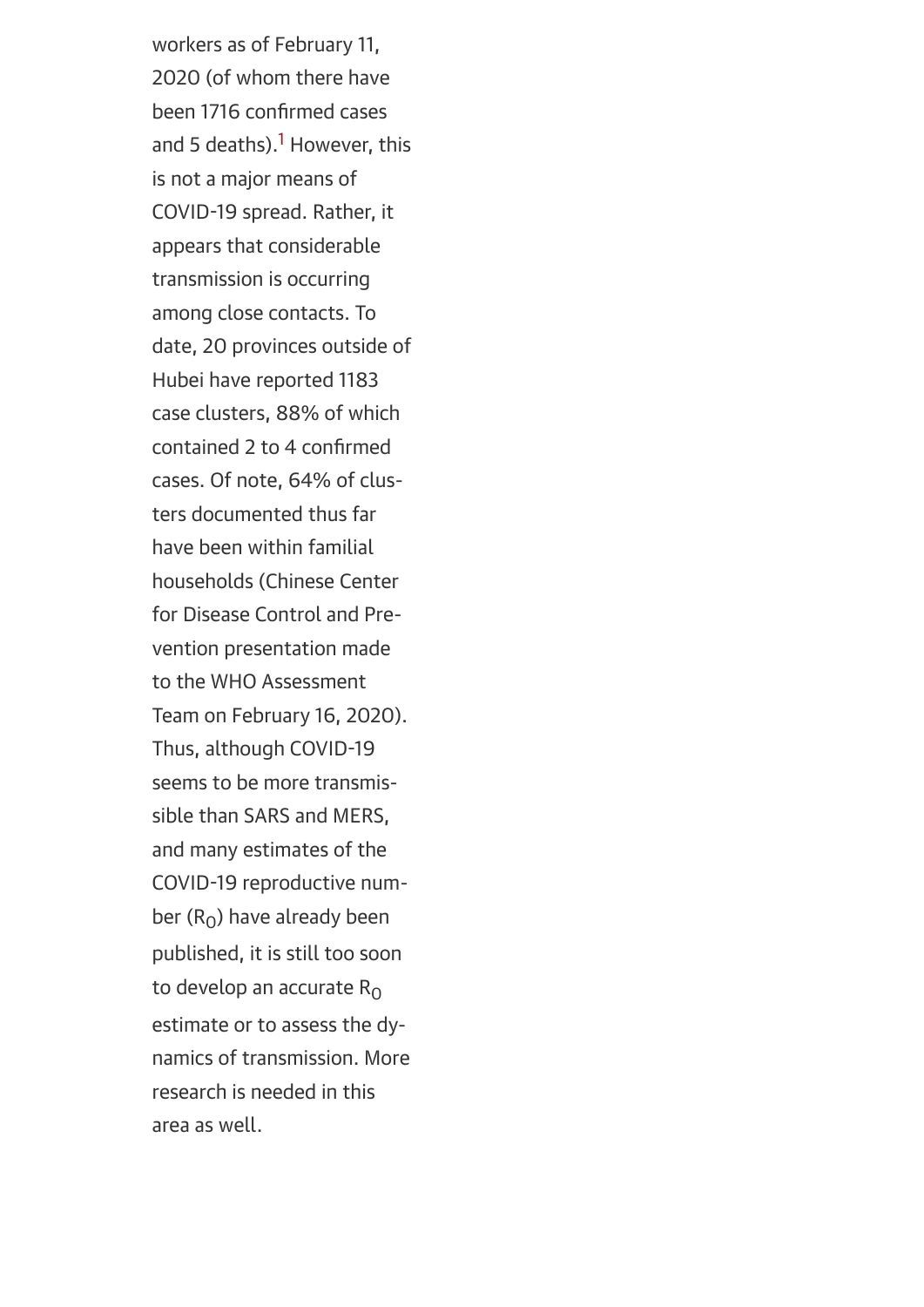## Response to the COVID-19 Epidemic

<span id="page-13-0"></span>Since 2003, the Chinese government has improved its epidemic response capacity. Some of these efforts are evident in the response to COVID-19 ([Figure 2](#page-13-0)). For example, in the 2002-2003 SARS outbreak, 300 cases and 5 deaths already had occurred by the time China reported the outbreak to the WHO, whereas in the COVID-19 outbreak, only 27 cases and zero deaths had occurred when the WHO was notified (January 3, 2020) (**Figure 2**). From the time of WHO notification, 2 months elapsed before SARS-CoV was identified compared with only 1 week from the time of WHO notification until 2019-nCoV was identified.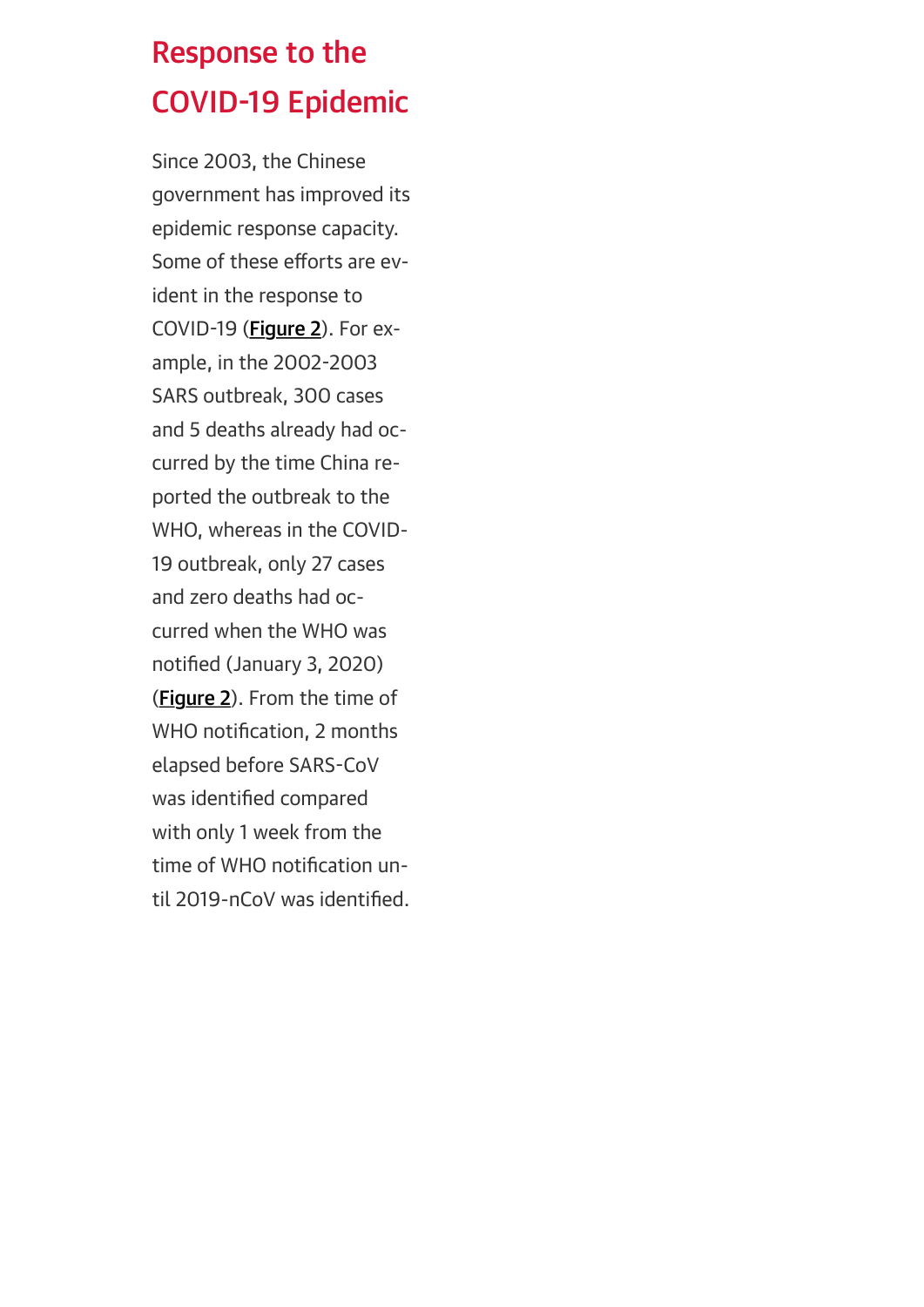$\Box$ <sup>7</sup> [View Large](https://cdn.jamanetwork.com/ama/content_public/journal/jama/938440/jvp200028f2.png?Expires=2147483647&Signature=rJcFINW~jl0Y5Pbec4CS-64GgTHzaeL~J1QTeo4zwBjdjw3l~Ul~OLmPRTuGcks5ShmPIH2IuscHdnIt9KJdYRwOqWwtRvOhFlIkdXet0x4mcHs89ryD1HRX~K9RTwYW8EsdTXwvmowjP2yFq1H6DD88B824hmDMAmczJVmdtE6JsdTwN9X46-Ui3exUzJSKWmCCNBay2cNc71ihqiXt-Lr37ipmQ0WmhHXeMuYpZax0ZC8wwMYq5bVM5SMB4rKSMJ4wASyhNmOwLbCZg5M8plgLVltACBLwLoVhoas7hq-a2Wc5XJh3tJps7VK-YrsG3KB2rvpJAPbegqXd7Ky04A__&Key-Pair-Id=APKAIE5G5CRDK6RD3PGA)

 $\downarrow$  [Download](https://jamanetwork.com/downloadimage.aspx?image=https://cdn.jamanetwork.com/ama/content_public/journal/jama/938440/jvp200028f2.png?Expires=2147483647&Signature=rJcFINW~jl0Y5Pbec4CS-64GgTHzaeL~J1QTeo4zwBjdjw3l~Ul~OLmPRTuGcks5ShmPIH2IuscHdnIt9KJdYRwOqWwtRvOhFlIkdXet0x4mcHs89ryD1HRX~K9RTwYW8EsdTXwvmowjP2yFq1H6DD88B824hmDMAmczJVmdtE6JsdTwN9X46-Ui3exUzJSKWmCCNBay2cNc71ihqiXt-Lr37ipmQ0WmhHXeMuYpZax0ZC8wwMYq5bVM5SMB4rKSMJ4wASyhNmOwLbCZg5M8plgLVltACBLwLoVhoas7hq-a2Wc5XJh3tJps7VK-YrsG3KB2rvpJAPbegqXd7Ky04A__&Key-Pair-Id=APKAIE5G5CRDK6RD3PGA&sec=244003556&ar=2762130&imagename=&siteId=3)  $\circledast$ 

Figure 2. Timeline Comparing the Severe Acute Respiratory Syndrome (SARS) and Coronavirus Disease 2019 (COVID-19) Outbreaks

The timeline of events for the SARS outbreak (left) from first case to final worldwide containment. The timeline of events for the COVID-19 outbreak (right) from the onset of symptoms for the first case on December 8, 2019, to status on February 20, 2020. Over the course of the first 2 months, more than 70000 cases have been confirmed and many more are suspected. WHO indicates World Health Organization.

aIdentified later retrospectively.

The timing of the COVID-19 outbreak, prior to China's annual Lunar New Year holiday,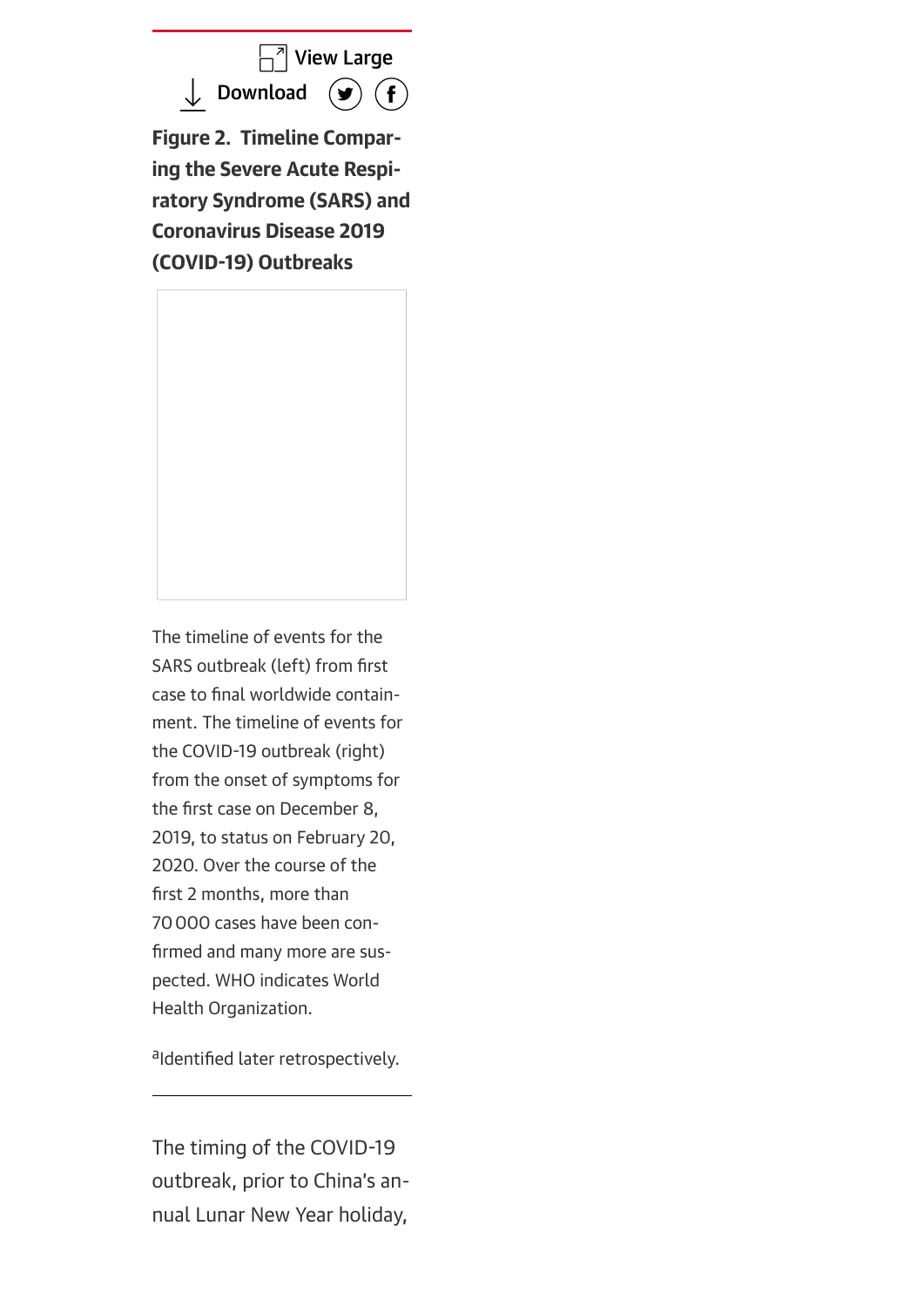was an important factor as China considered how to respond to the outbreak. Culturally, this is the largest and most important holiday of the year. It is the expectation that people return to their family homes, which is the cause for the several billion person-trips made by residents and visitors during this time, mostly on crowded planes, trains, and buses. Knowing this meant each infected person could have numerous close contacts over a protracted time and across long distances, the government needed to quickly act. However, it was not only the speed of the government's response, but also the magnitude of that response that were influenced by the impending holiday travel time. Knowing that specific treatment and prevention options, such as targeted antiviral drugs and vaccines, were not yet available for COVID-19, China focused on traditional public health outbreak response tactics—isolation, quarantine, social distancing, and community containment[.3-5](#page-21-0)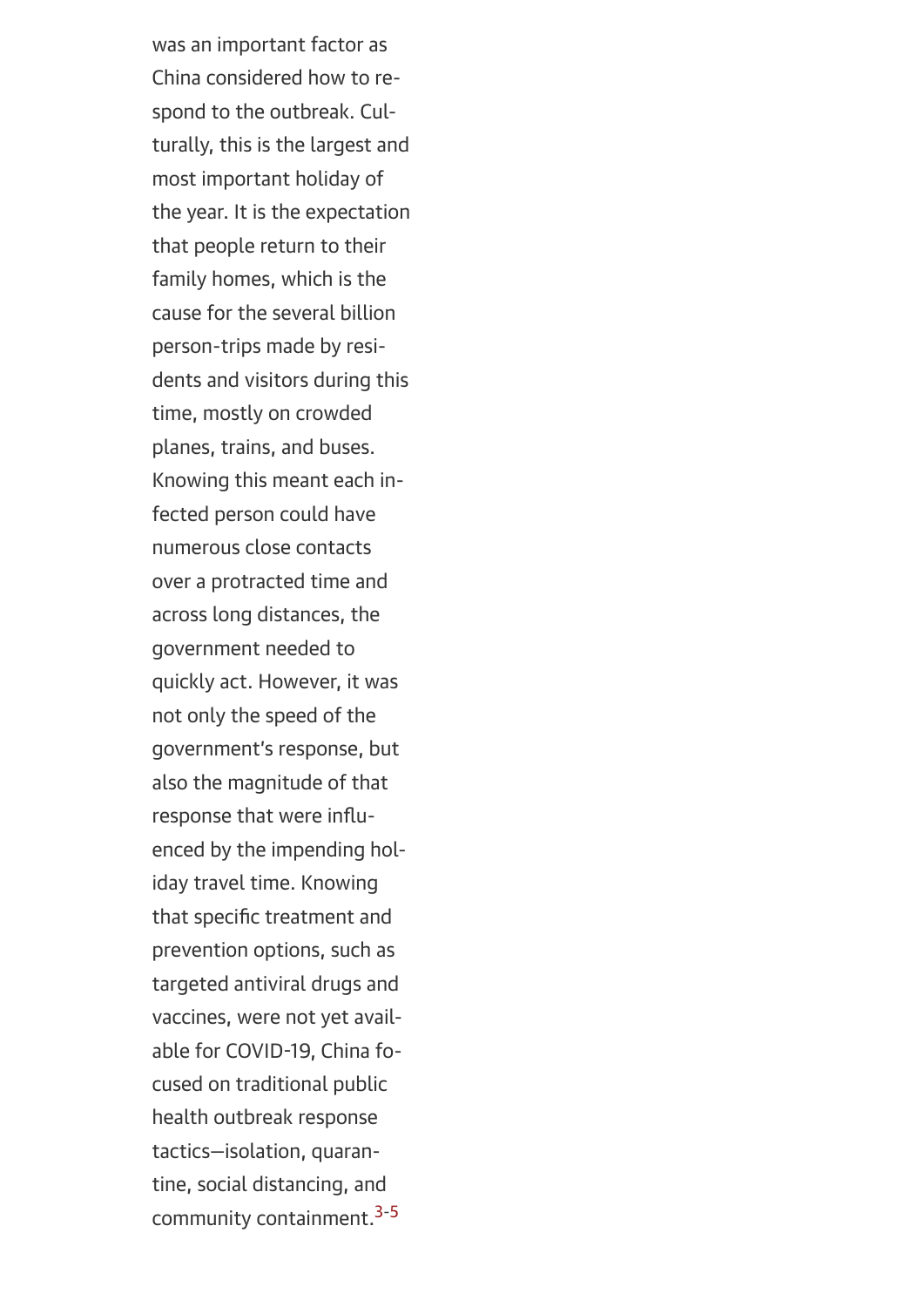Identified case patients with COVID-19 were immediately isolated in designated wards in existing hospitals, and 2 new hospitals were rapidly built to isolate and care for the increasing numbers of cases in Wuhan and Hubei. People who had been in contact with COVID-19 cases were asked to quarantine themselves at home or were taken to special quarantine facilities, where they could be monitored for onset of symptoms. Enormous numbers of large gatherings were canceled, including all Lunar New Year celebrations, and traffic in Wuhan and in cities across Hubei was restricted and closely monitored. Virtually all transportation was subsequently restricted at a national level. All of these measures were instituted to achieve social distancing. In addition, an estimated 40 million to 60 million residents of Wuhan and 15 other surrounding cities within Hubei Province were subjected to community containment measures. Although these types of traditional outbreak response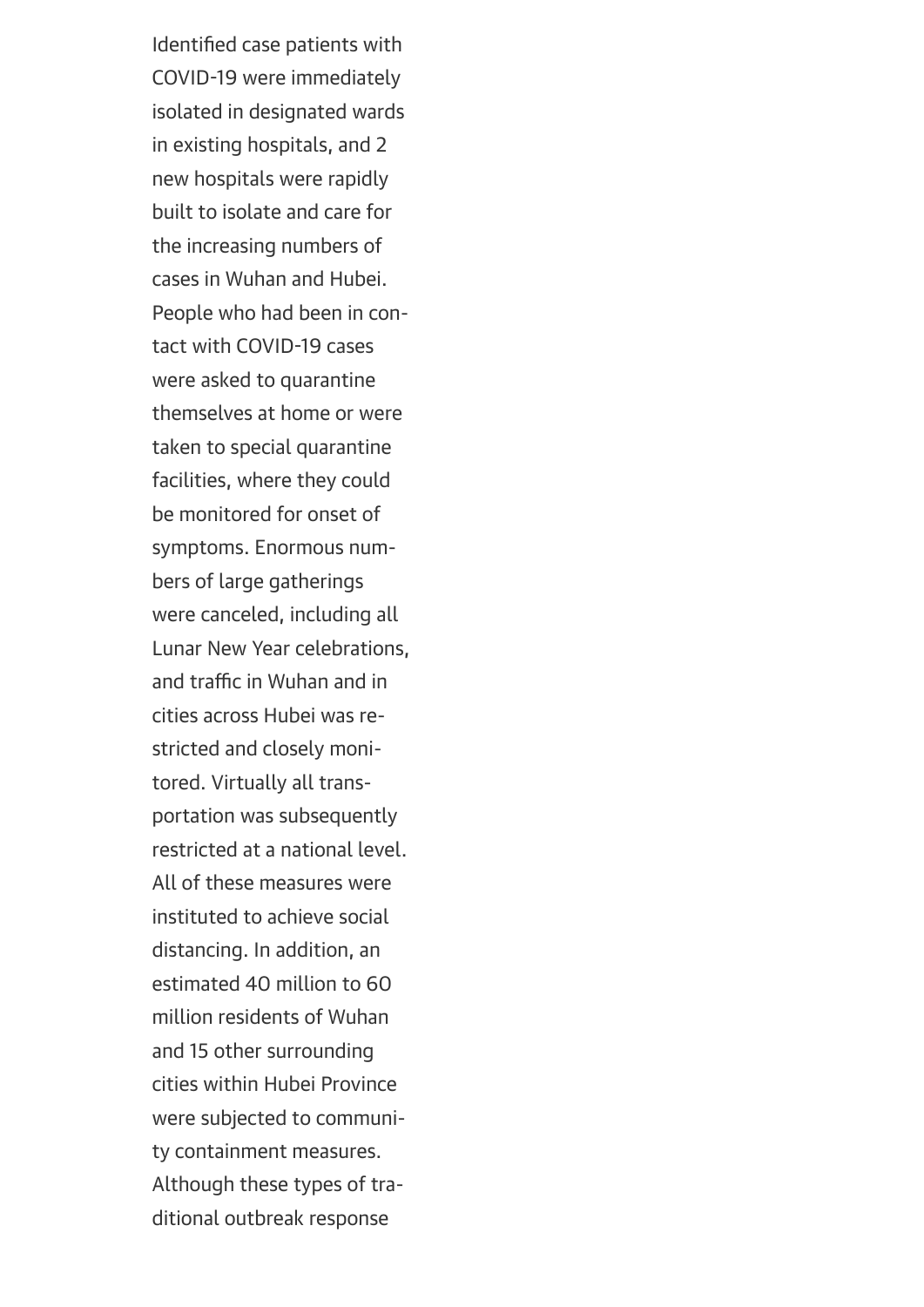actions have been successfully used in the past, they have never been executed on such a large scale.

There have been some questions about whether these actions are reasonable and proportional responses to the outbreak. Some have argued that a number of these approaches may infringe on the civil liberties of citizens, and some of these measures have been referred to as "draconian." However, it is not only individual rights that must be considered. The rights of those who are not infected, but at risk of infection, must be considered as well. Whether these approaches have been effective (eg, in terms of reduced infections and deaths averted), and whether these potential benefits have outweighed the costs (eg, economic losses), will be debat-ed for years.<sup>[4](#page-21-1)[,5](#page-21-2)</sup>

## Next Steps

Importantly, another major goal of China's current outbreak response activities is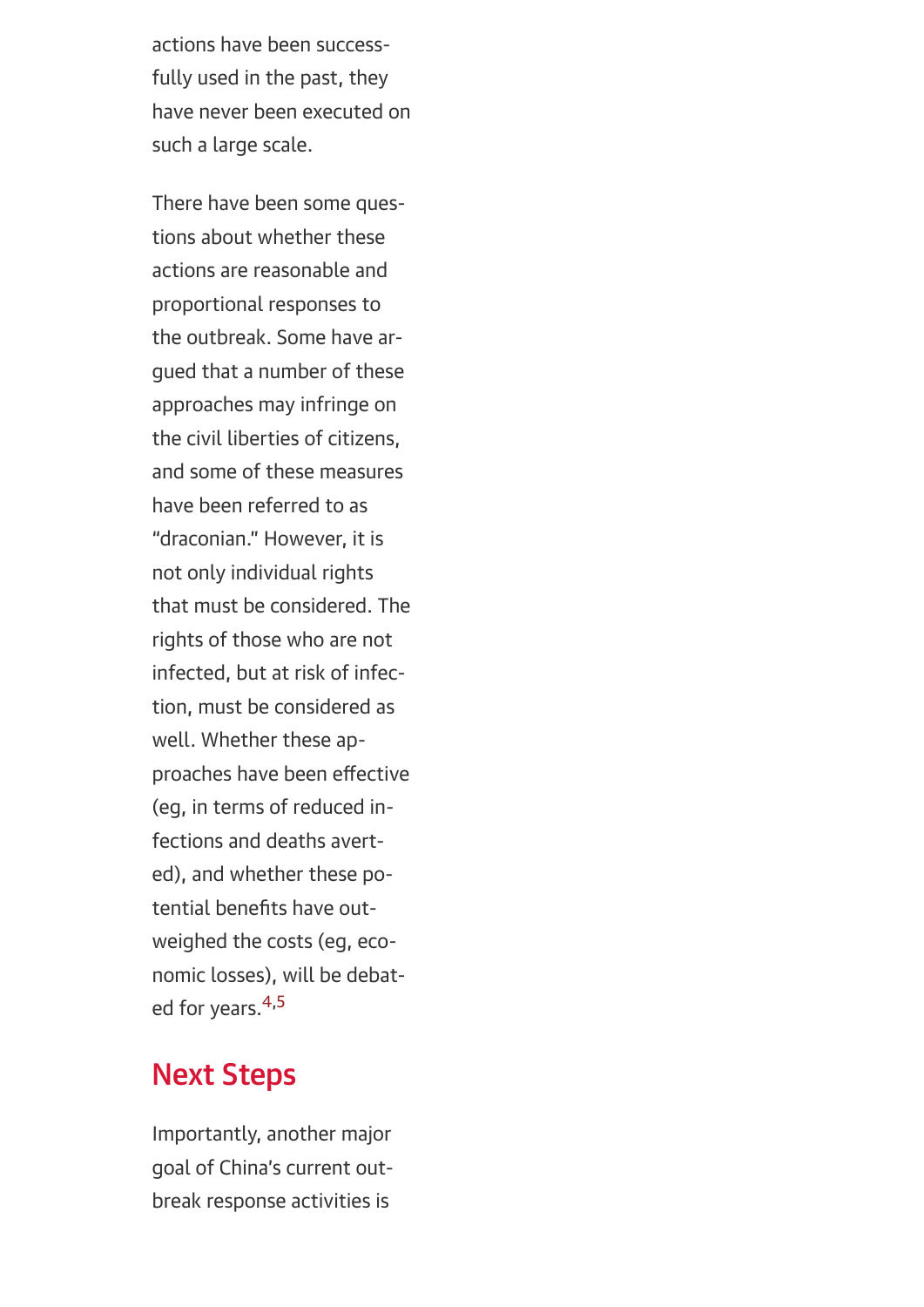to help "buy time" for science to catch up before COVID-19 becomes too widespread. China must now focus on adjusting tactics and strategies as new evi-dence becomes available.<sup>[3](#page-21-0)[,6](#page-22-1)</sup> Much remains to be done and many questions remain unanswered. China is very grateful for the help it is receiving from the international scientific, health, and public health communities. The global society is more interconnected than ever, and emerging pathogens do not respect geopolitical boundaries. Proactive investment in public health infrastructure and capacity is crucial to effectively respond to epidemics like COVID-19, and it is critical to continue to improve international surveillance, cooperation, coordination, and communication about this major outbreak and to be even better prepared to respond to future new public health threats.

## <span id="page-18-0"></span>[Back to top](#page-0-0) Article Information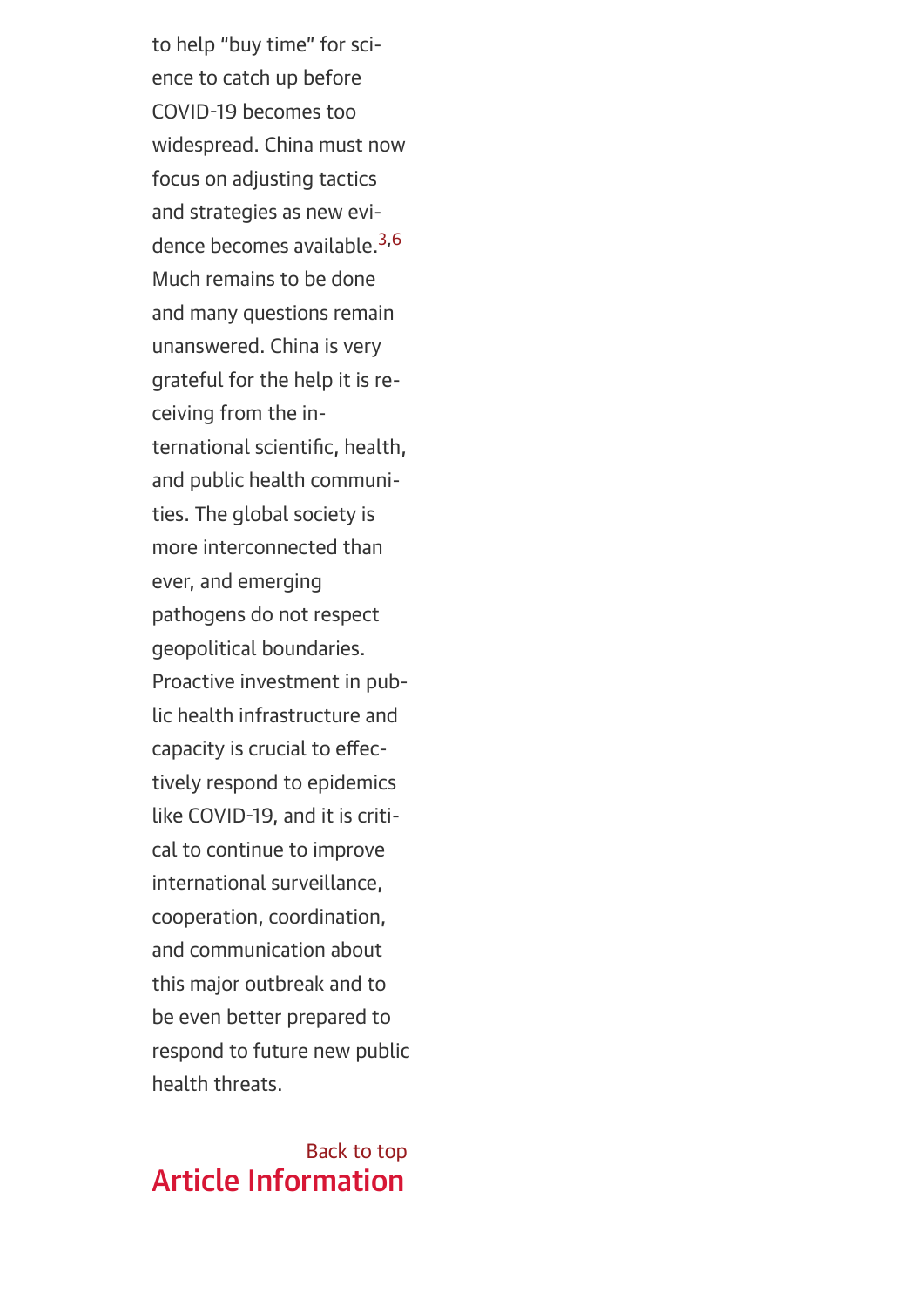Corresponding Author: Zun-

you Wu, MD, PhD, Chinese Center for Disease Control and Prevention, 155 Changbai Rd, Beijing 102206, China ([wuzy@263.net](mailto:wuzy@263.net)).

Published Online: February 24, 2020. doi:[10.1001/jama.2020.2648](http://jamanetwork.com/article.aspx?doi=10.1001/jama.2020.2648)

## Conflict of Interest Disclosures: None reported.

Funding/Support: This work was supported by the National Health Commission of the People's Republic of China (2018ZX10721102).

#### Role of the Funder/Sponsor:

The funder had no role in the preparation, review, or approval of the manuscript, or the decision to submit the manuscript for publication.

**Disclaimer:** The opinions expressed herein reflect the collective views of the coauthors and do not necessarily represent the official position of the Chinese Center for Disease Control and Prevention.

#### Additional Contributions: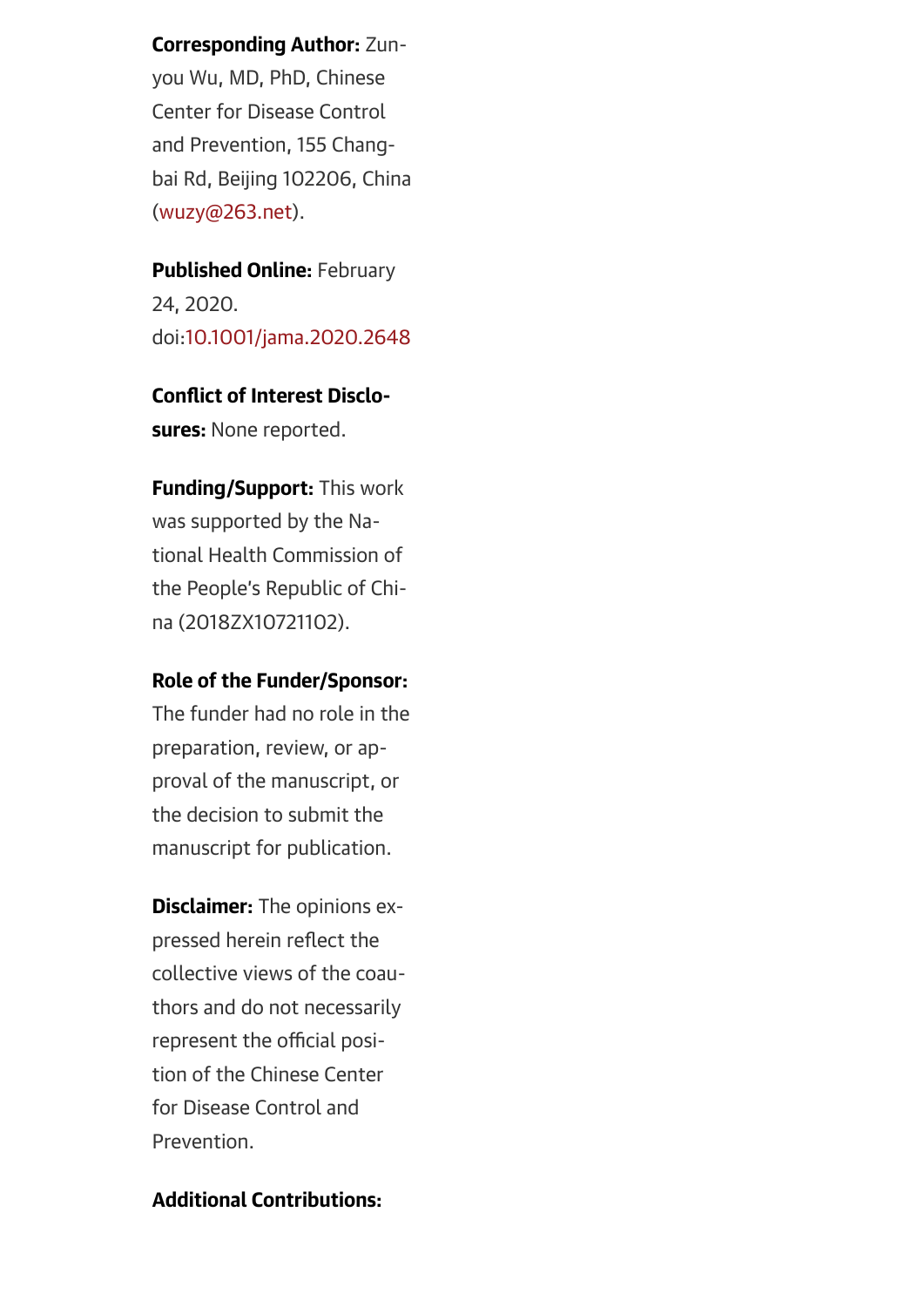We thank *China CDC Weekly* for its permission to re-create the epidemic curve with modifications.

## References

- <span id="page-20-0"></span>1. Novel Coronavirus Pneumonia Emergency Response Epidemiology Team. Vital surveillances: the epidemiological characteristics of an outbreak of 2019 novel coronavirus diseases (COVID-19)— China, 2020. *China CDC Weekly*. Accessed February 20, 2020. [http://weekly.chi](http://weekly.chinacdc.cn/en/article/id/e53946e2-c6c4-41e9-9a9b-fea8db1a8f51)nacdc.cn/en/article/id/e53946e2 c6c4-41e9-9a9bfea8db1a8f51
- <span id="page-20-1"></span>2. Battegay M, Kuehl R, Tschudin-Sutter S, Hirsch HH, Widmer AF, Neher RA. 2019- Novel coronavirus (2019-nCoV): estimating the case fatality rate: a word of caution. *Swiss Med Wkly*. 2020;150:w20203. [doi:10.4414/smw.202](http://dx.doi.org/10.4414/smw.2020.20203) 0.20203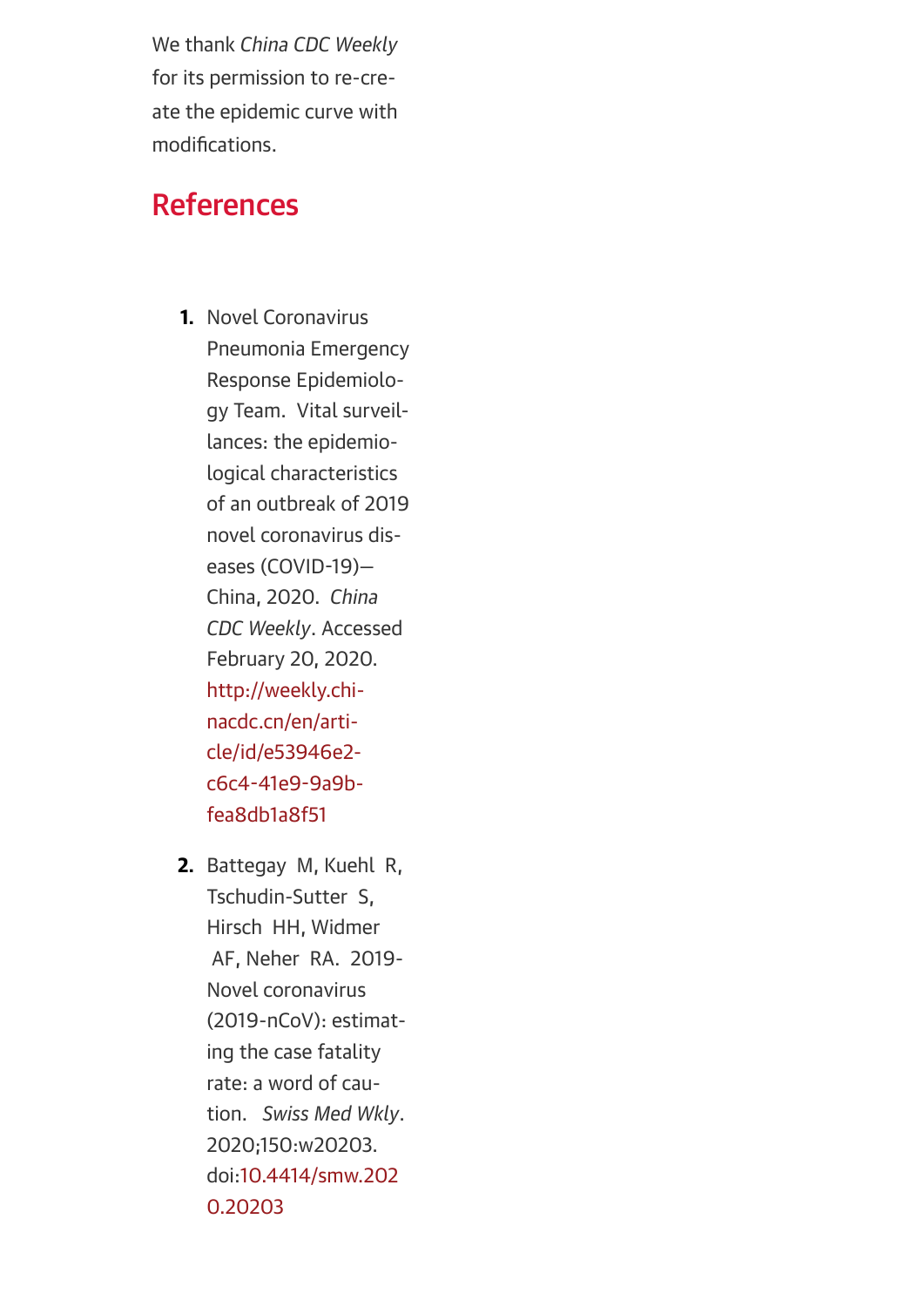#### [PubMed](https://www.ncbi.nlm.nih.gov/pubmed/32031234)

#### | [Google Scholar](https://scholar.google.com/scholar_lookup?title=2019-Novel%20coronavirus%20(2019-nCoV):%20estimating%20the%20case%20fatality%20rate:%20a%20word%20of%20caution.&author=M%20Battegay&author=R%20Kuehl&author=S%20Tschudin-Sutter&author=HH%20Hirsch&author=AF%20Widmer&author=RA%20Neher&publication_year=2020&journal=Swiss%20Med%20Wkly&volume=150&pages=)

- <span id="page-21-0"></span>3. McCloskey B, Heymann DL. SARS to novel coronavirus: old lessons and new lessons. *Epidemiol Infect*. 2020;148:e22. [doi:10.1017/S0950268](http://dx.doi.org/10.1017/S0950268820000254) 820000254 [PubMed](https://www.ncbi.nlm.nih.gov/pubmed/32019614) | [Google Scholar](https://scholar.google.com/scholar_lookup?title=SARS%20to%20novel%20coronavirus:%20old%20lessons%20and%20new%20lessons.&author=B%20McCloskey&author=DL%20Heymann&publication_year=2020&journal=Epidemiol%20Infect&volume=148&pages=)
- <span id="page-21-1"></span>4. Du Z, Wang L, Cauchemez S, et al. Risk for transportation of 2019 novel coronavirus disease from Wuhan to other cities in China. *Emerg Infect Dis*. 2020;26(5). doi:10.3201/ei[d2605.200146](http://dx.doi.org/10.3201/eid2605.200146) [Google Scholar](https://scholar.google.com/scholar_lookup?title=Risk%20for%20transportation%20of%202019%20novel%20coronavirus%20disease%20from%20Wuhan%20to%20other%20cities%20in%20China.&author=Z%20Du&author=L%20Wang&author=S%20Cauchemez&publication_year=2020&journal=Emerg%20Infect%20Dis&volume=26&pages=)
- <span id="page-21-2"></span>5. Wilder-Smith A, Freedman DO. Isolation, quarantine, social distancing and community containment: pivotal role for oldstyle public health measures in the novel coronavirus (2019 nCoV) outbreak. *J Travel Med*. 2020;taaa020. [doi:10.1093/jtm/taaa0](http://dx.doi.org/10.1093/jtm/taaa020) 20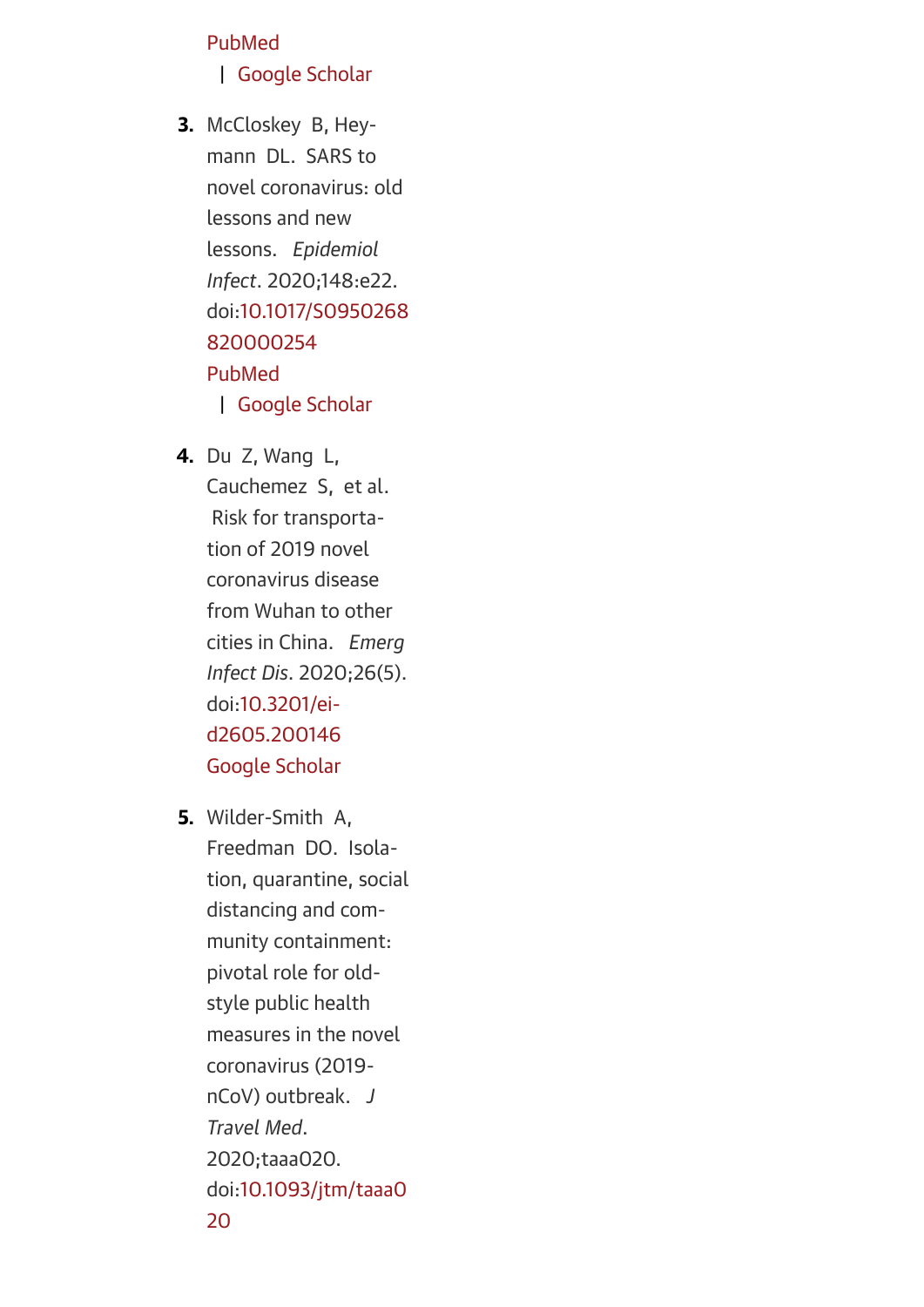#### [PubMed](https://www.ncbi.nlm.nih.gov/pubmed/32052841)

#### | [Google Scholar](https://scholar.google.com/scholar_lookup?title=Isolation,%20quarantine,%20social%20distancing%20and%20community%20containment:%20pivotal%20role%20for%20old-style%20public%20health%20measures%20in%20the%20novel%20coronavirus%20(2019-nCoV)%20outbreak.&author=A%20Wilder-Smith&author=DO%20Freedman&publication_year=2020&journal=J%20Travel%20Med&volume=&pages=)

<span id="page-22-1"></span>6. Cowling BJ, Leung GM. Epidemiological research priorities for public health control of the ongoing global novel coronavirus (2019-nCoV) outbreak. *Euro Surveill*. 2020;25(6). doi:10.2807/1560- [7917.ES.2020.25.6.20](http://dx.doi.org/10.2807/1560-7917.ES.2020.25.6.2000110) 00110 [PubMed](https://www.ncbi.nlm.nih.gov/pubmed/32046814) | [Google Scholar](https://scholar.google.com/scholar_lookup?title=Epidemiological%20research%20priorities%20for%20public%20health%20control%20of%20the%20ongoing%20global%20novel%20coronavirus%20(2019-nCoV)%20outbreak.&author=BJ%20Cowling&author=GM%20Leung&publication_year=2020&journal=Euro%20Surveill&volume=25&pages=)

<span id="page-22-0"></span>

**Comment** 

10 Comments for this article [EXPAND ALL](https://jamanetwork.com/journals/jama/fullarticle/2762130%23)

February 25, 2020

### Smoking History Linked to Mortality?

Thomas Ferber, Dr. | Oncoletter.ch

In all the epidemiological studies about the novel coronavirus outbreak there is no differentiation between smokers and non-smokers. Does smoking and preexisting lung disease influence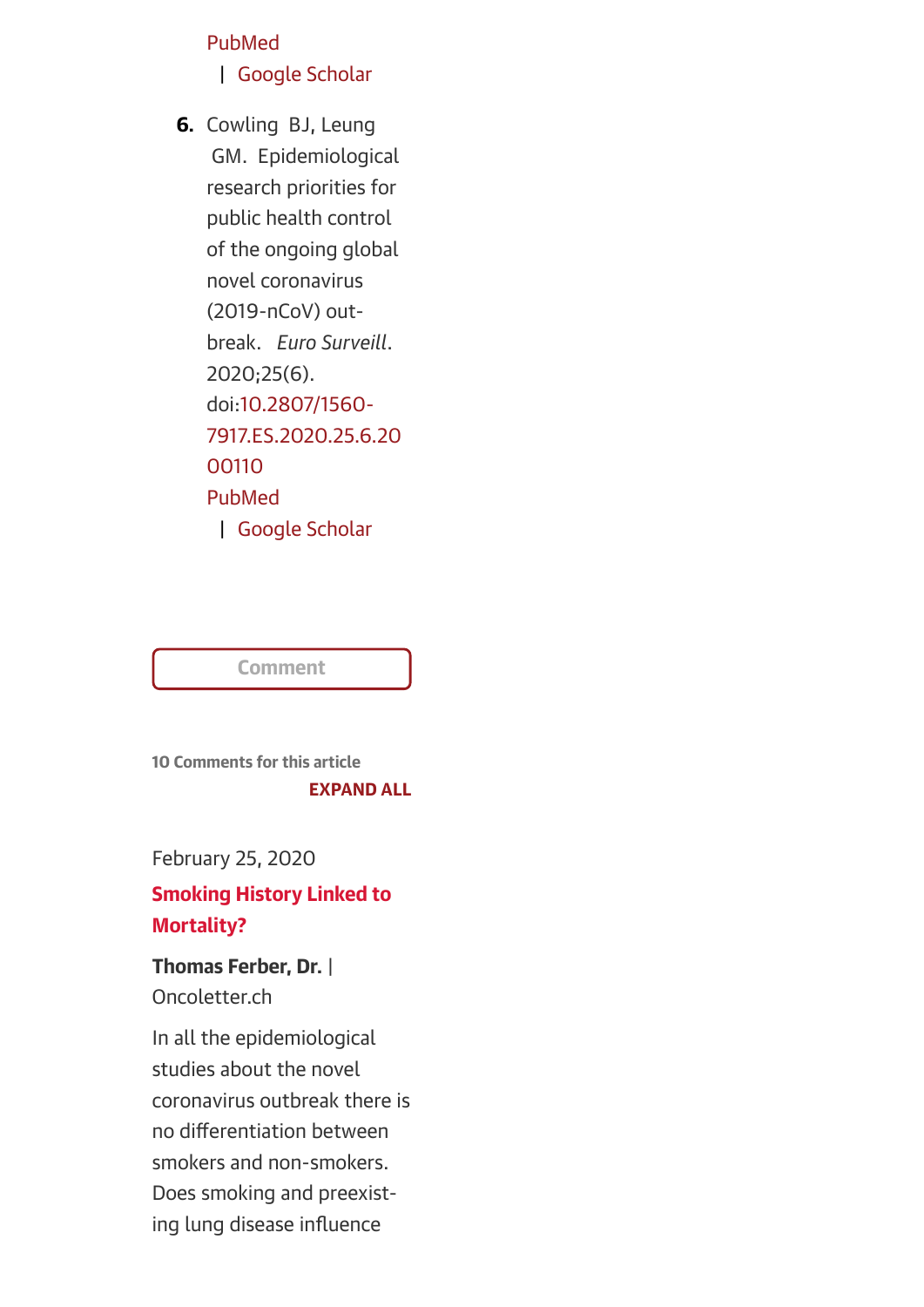morbidity and mortality?

#### CONFLICT OF INTEREST:

None Reported

February 25, 2020

Date of Onset of Symptoms in the First Patient And Supposed Source of Infection

Giuliano Ramadori, Professor of Medicine | University Clinic Göttingen Germany

I am grateful for the enormous amount of work done by the authors in reporting as precisely as possible the numbers and characteristics of patients demonstrated (or supposed to have been) infected by a variant of the coronavirus.

In the report, however, I do not find a demonstration concerning the hypothesized "zoonotic spillover" as the cause of human infection. In public imagination this assumption turns the viral infection into a much stronger threat than it is.

According to Chaolin Huang et al.(1), "the symptom onset date of the first patient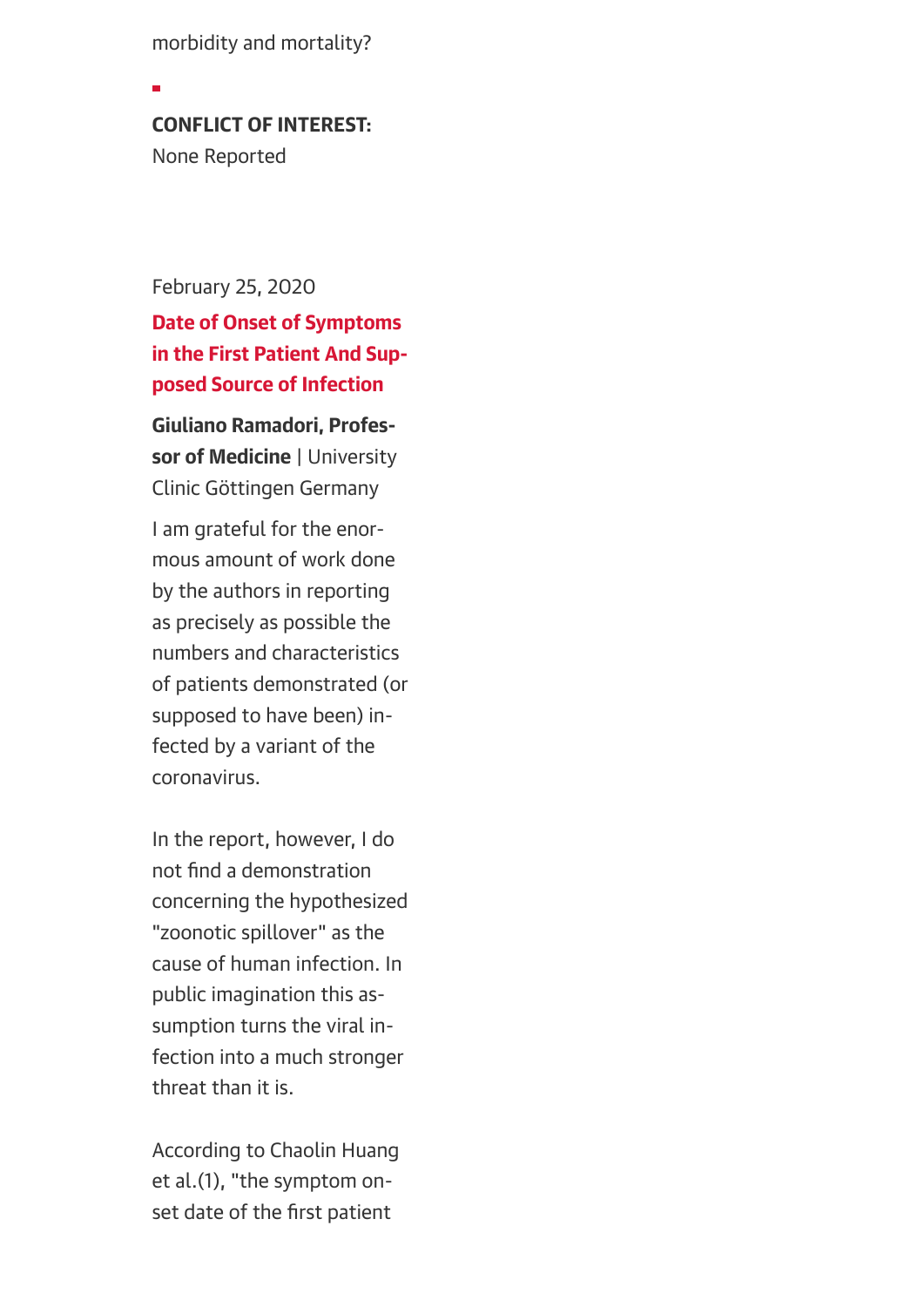identified was Dec. 1,2019." Therefore this date ...

[READ MORE](https://jamanetwork.com/journals/jama/fullarticle/2762130%23)

February 25, 2020

#### Data Missing on Sex and **Professions**

Hedley Quintana, MD, MSc, PhD | Gorgas Memorial Institute for Health Studies

This article lacks data on sex and profession! Are they considered relevant regarding COVID-19 infectivity and mortality?

#### CONFLICT OF INTEREST:

None Reported

February 26, 2020

#### Age as a Risk Factor

#### Toufique Hussain, MPH |

Sindh Institute of Ophthalmology and Visual Sciences, Hyderabad Pakistan

The authors have complicated interpretation of their data in the age group 30 to 79 years. It is a wide span that obscures different populations, and the authors should report more age groups (eg 30-45, 46-65,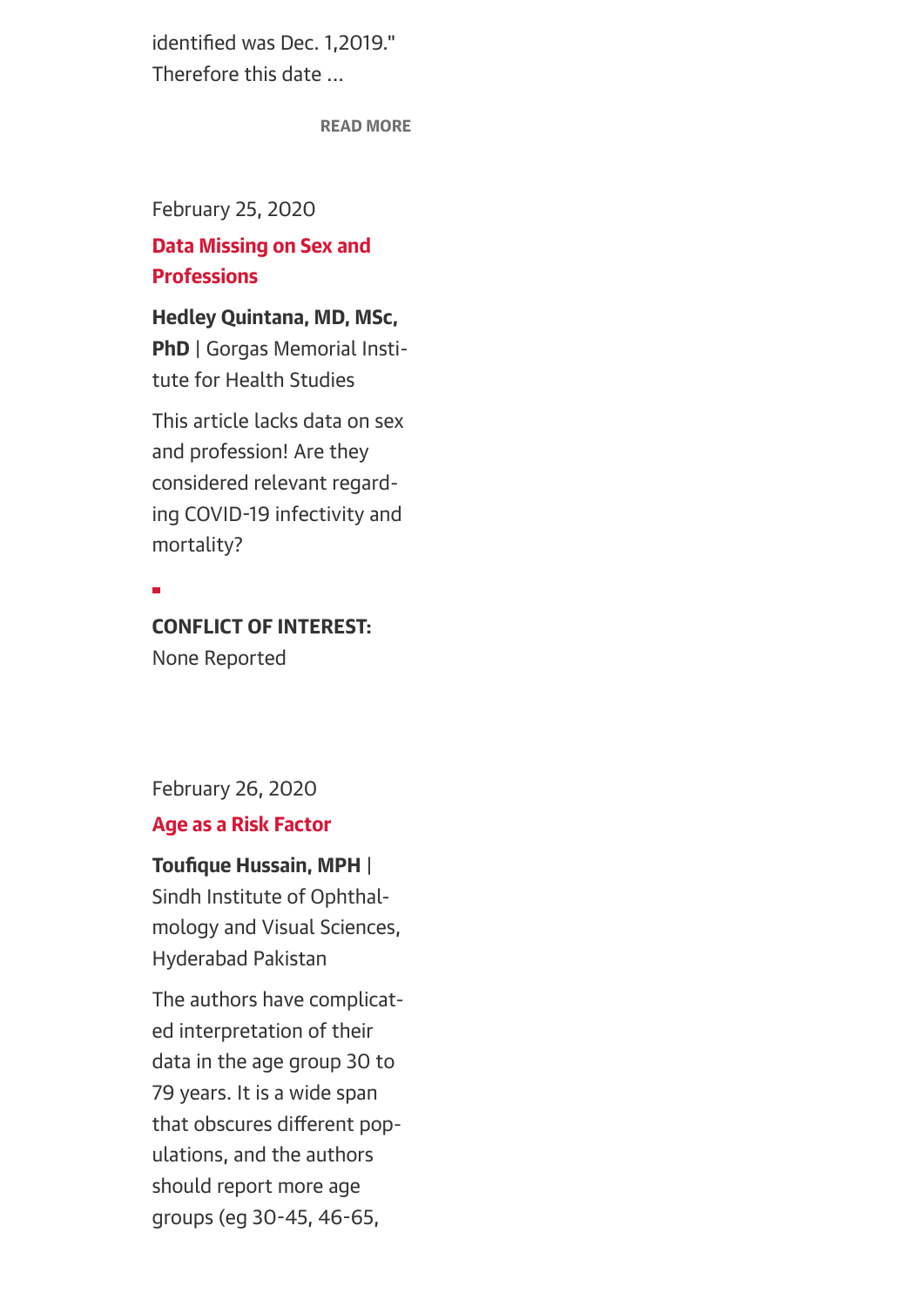66-79) to understand if any of these more precisely defined age groups is at greater risk.

CONFLICT OF INTEREST:

None Reported

February 26, 2020

#### **Outbreak**

Irfan Malik, FCPS Pulmonology | Post Graduate Medical Institute, Lahore General Hospital, Lahore Pakistan

Very important lessons and experiences shared in this short viewpoint report regarding COVID-19, a recent horrible outbreak of viral infection in China. Detailed data is shared related to this disease like age, sex and epidemiological distributions which are very informative for understanding the severity of this viral infection. Though many people suffer from this infection, mortality is not high. This report also shows that a large number of healthcare workers (HCWs) were affected in this viral outbreak, which is an eye opener for HCWs to be vigi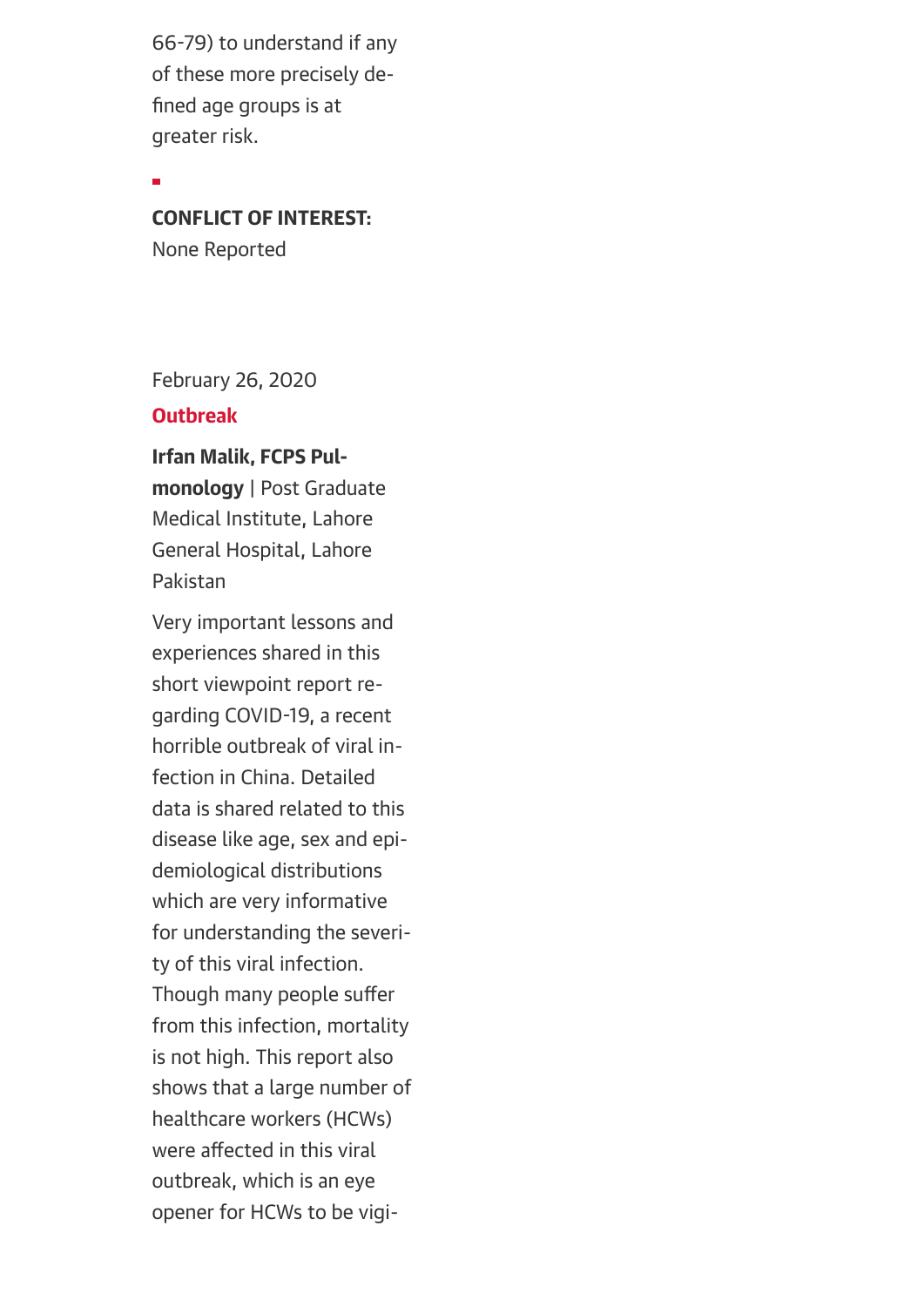lant in treating people and to follow infection prevention and control standard precautions. ...

[READ MORE](https://jamanetwork.com/journals/jama/fullarticle/2762130%23)

February 28, 2020

## Follow-up Data Missing on Discharged Patients

Zhiyan Liu, PhD | Peking University First Hospital

As of February 27, 36117 cases had been cured and discharged in China. The follow-up data of cured patients were not reported and analyzed, including the positive rate of nucleic acid test and clinical symptoms within 14 days.

 $\overline{a}$ 

#### CONFLICT OF INTEREST:

None Reported

February 29, 2020

False Diagnoses and Reinfection

## Michael McAleer, PhD (Econometrics) | Asia university

This highly informative viewpoint cannot cover all issues, so two queries are as fol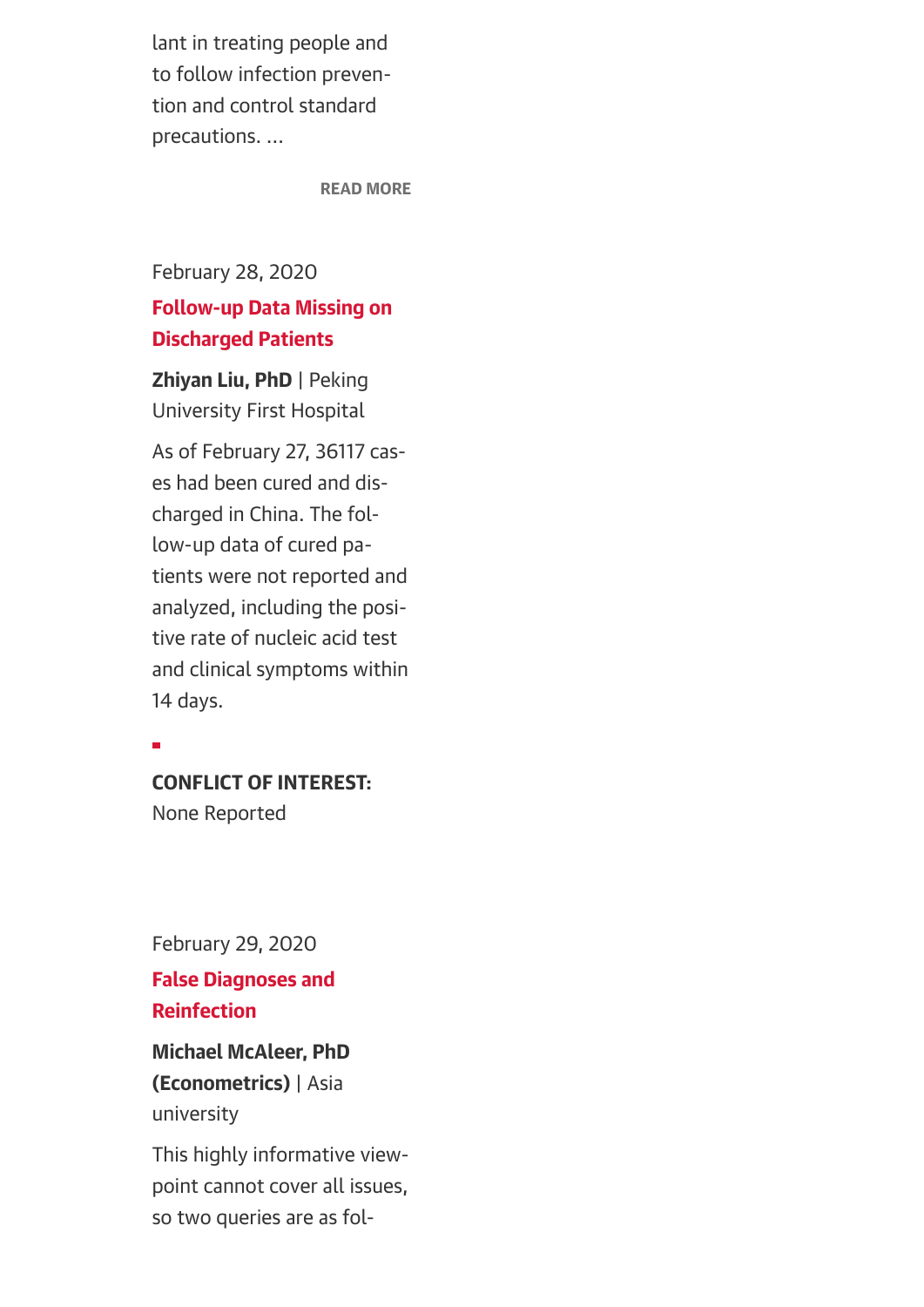lows:

1. What is the possibility of having false positives or false negatives arising from checks for COVID-19?

2. Is there any possibility of reinfection after purported recovery and, if so, how soon can this occur?

÷

## CONFLICT OF INTEREST:

None Reported

March 1, 2020

## Occurrence of Infections and Mild and Subclinical disease

Victor Cardenas, MD, MPH, **PhD** | University of Arkansas for Medical Sciences Fay W. Boozman College of Public Health

I have read with great interest the report on behalf of the Chinese CDC team, and I am puzzled by the low frequency of reports of cases among children. I believe age-specific rates would have been more informative. A burning question before us is whether or not there are cases of mild acute respira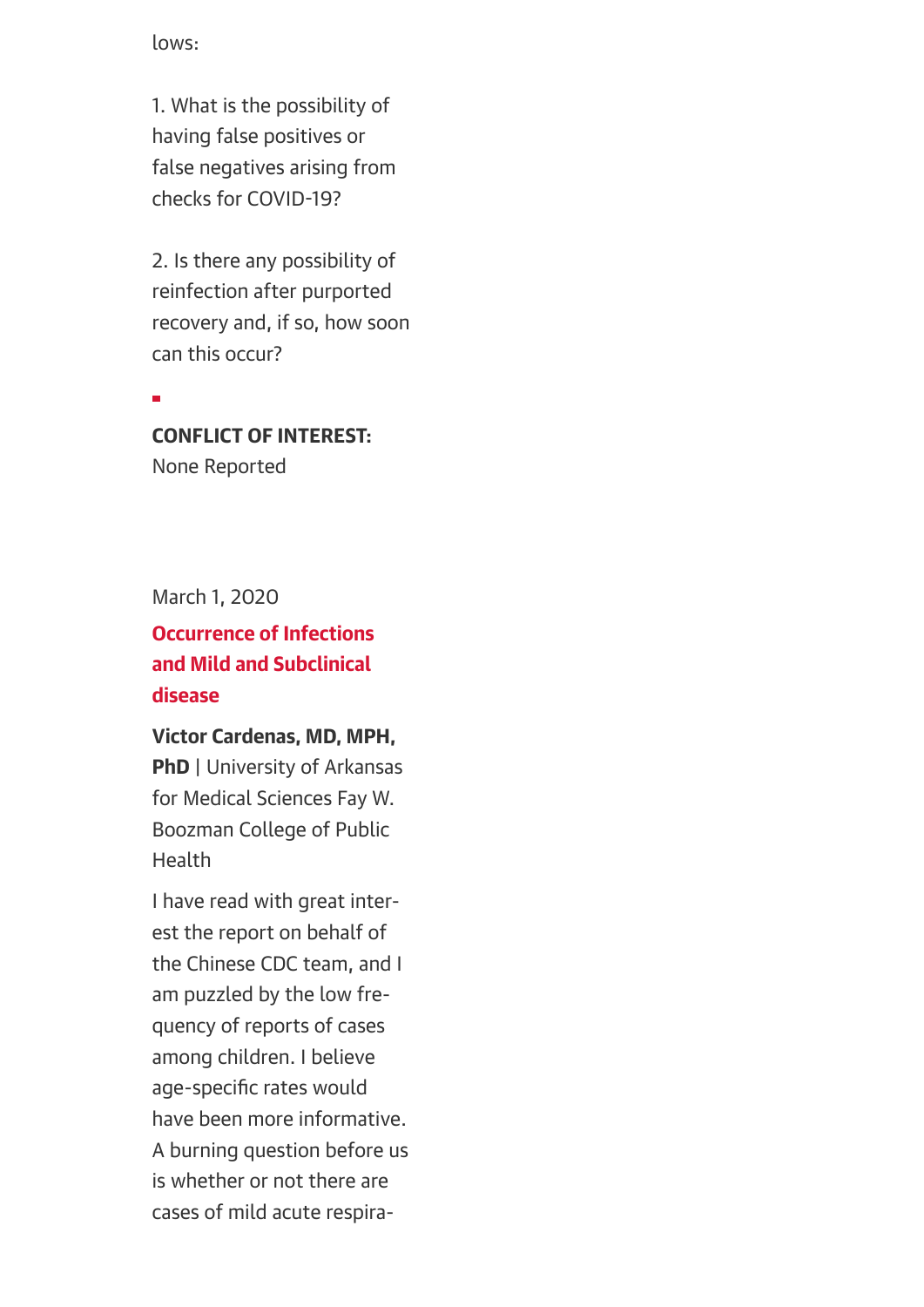tory infections (ARI) in children, possibly not severe enough to merit a visit to an emergency room? One quick look at the reported figures of office visits for ARI would be valuable, to see whether the figures have remained stable in the affected provinces. In ...

[READ MORE](https://jamanetwork.com/journals/jama/fullarticle/2762130%23)

March 7, 2020 Where are Clinically Diagnosed Cases Now?

## Padmanabhan VT, Master Community Health |

Freelancer

Regarding the clinically diagnosed cases in Hubei province, the authors do not explain as to why "no test was performed but diagnosis was made based on symptoms, exposures, and presence of lung imaging features consistent with coronavirus pneumonia." In fact the clinically diagnosed group was mentioned only once in the report from the Health Commission of Hubei province on 11 Feb 2020. NHC or CDC did not mention this group in any report. According to the CDC report, on March 07,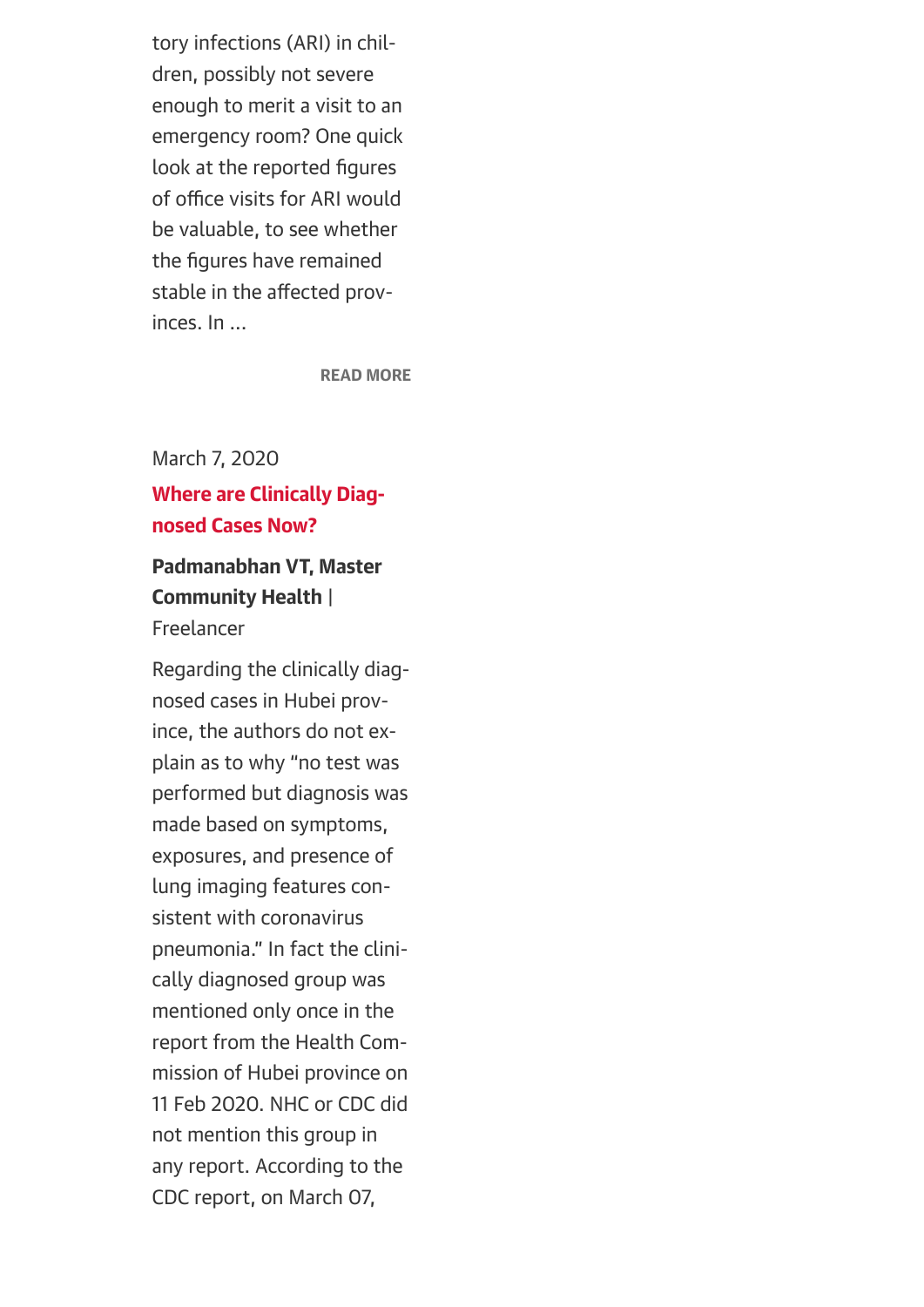2020 there were 80,651 confirmed cases and 502 suspected cases.

The clinically ...

[READ MORE](https://jamanetwork.com/journals/jama/fullarticle/2762130%23)

April 8, 2020

Paciente Asintomático

David Ezequiel Garcia, Licenciado en enfermería | Hospital general de occidente.

Los paciente asintomaticos mencionados en la estadistica fueron positivos a RT-PCR?

Were the asymptomatic patients mentioned in the reporting of patients positive for RT-PCR?

Ē

CONFLICT OF INTEREST: None Reported

## See More About